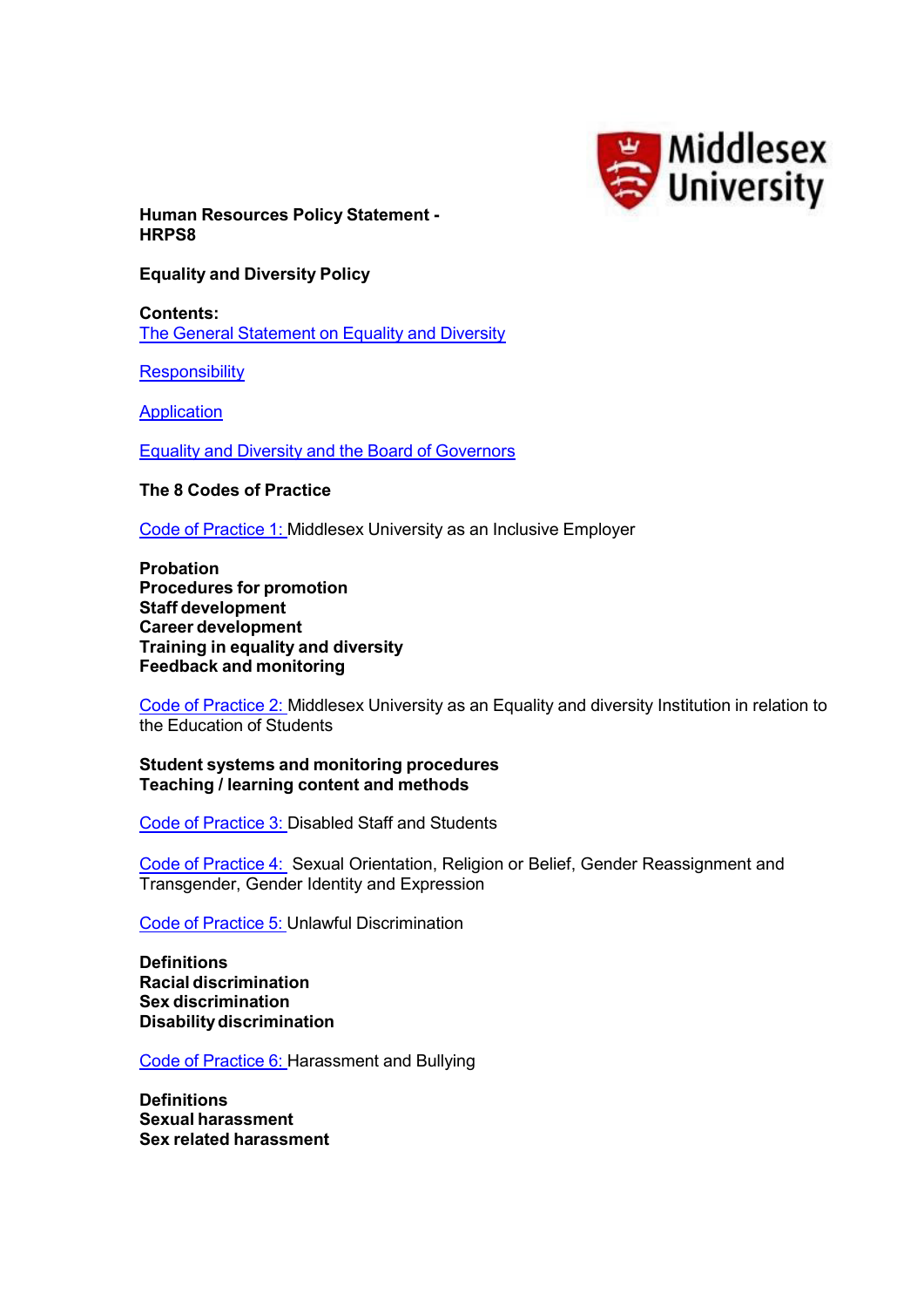**Racial harassment Other forms of harassment Academic freedom**

[Code of Practice 7: C](#page-22-0)urriculum, Pedagogy and Assessment

**Course development Subject and programme delivery Academic staff development Complaints procedure**

[Code of Practice 8: T](#page-24-0)he Language of Equality and Diversity

**Policy Implementation Complaints**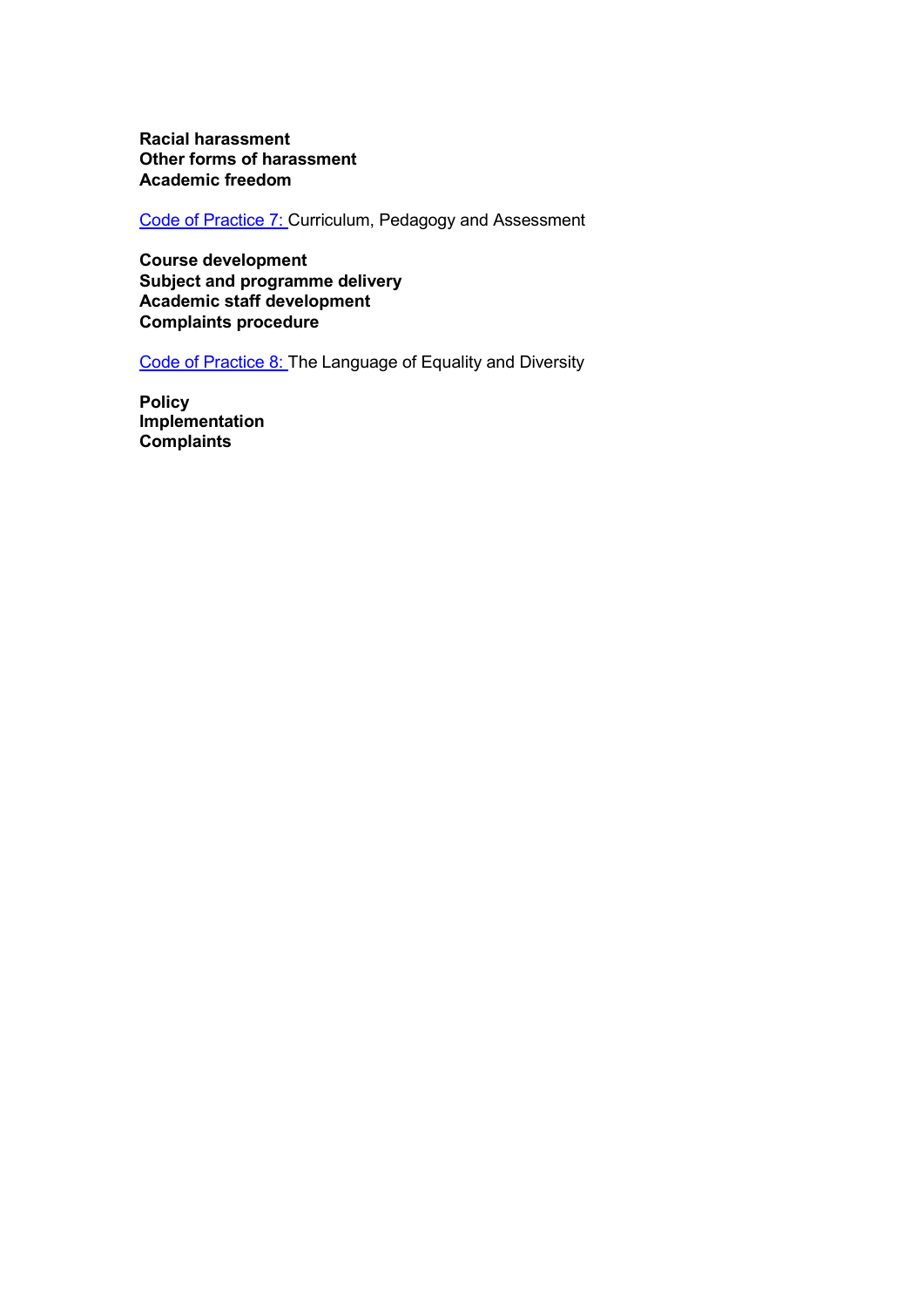# **Human Resources Policy Statement HRPS8**

# <span id="page-2-0"></span>**Equality and Diversity Policy**

# **The General Statement of Equality and Diversity Policy**

This policy and the use of the term 'employees' or 'staff' applies to employees of Middlesex University and MU Services Ltd.

The provisions in this policy apply irrespective of where the employee carries out their work, whether it is on campus, as a home worker, or through a blended pattern combining both office and home based work.

The achievement of equality of opportunities and inclusion is central to the University's mission as a provider of higher education. Our aim is to foster and develop a wide range of skills and experience which cannot be found within any single group of students or staff. In the pursuit of our aims we seek to create a community in which diversity is valued and which both reflects and services the needs of the broader communities in which we operate.

## General Policy

1. Middlesex University is committed to the provision of equality of opportunity for all and continues to formulate and implement policies and practices to this end.

2. In the provision of equality of opportunities, the University realises and accepts its responsibilities under the law. It is unlawful to discriminate directly or indirectly in recruitment, employment or education on the grounds of the nine "protected characteristics" in the Equality Act 2010. These characteristics are: age, disability, gender reassignment, marriage and civil partnership, pregnancy and maternity, race, religion or belief, sex, and sexual orientation. Operationally the University aims to reach beyond legislative boundaries to provide equality of opportunity for everyone. Therefore, the University aims to proactively avoid any form of unfair discrimination in either education or employment.

## Responsibility

3. Overall responsibility for equality and diversity within the University lies with the Vice-Chancellor. Members of the University Executive and senior management are responsible for ensuring that the Equality and Diversity Policy is implemented in their areas of responsibility.

4. The Director of Human Resources or representative is responsible for taking any action on decisions relating to equality and diversity in employment matters, co-ordinating the monitoring of the effectiveness of the policy and providing general guidance in relation to this policy.

5. Academic Deans and Directors of Services are responsible for implementing the University's Equality and Diversity Policy and for taking action on decisions relating to equality and diversity in the staffing and operation of the academic programme.

6. The University will ensure that all staff and students are made aware of the Equality and Diversity Policy and procedures. All employees and students of the University are responsible for ensuring that their actions are carried out in the terms of the general policy. They may be held personally accountable should any complaint arise.

7. The development and monitoring of the Equality and Diversity Policy is supported by the University's Head of Equality, Diversity and Inclusion, who is responsible for developing and co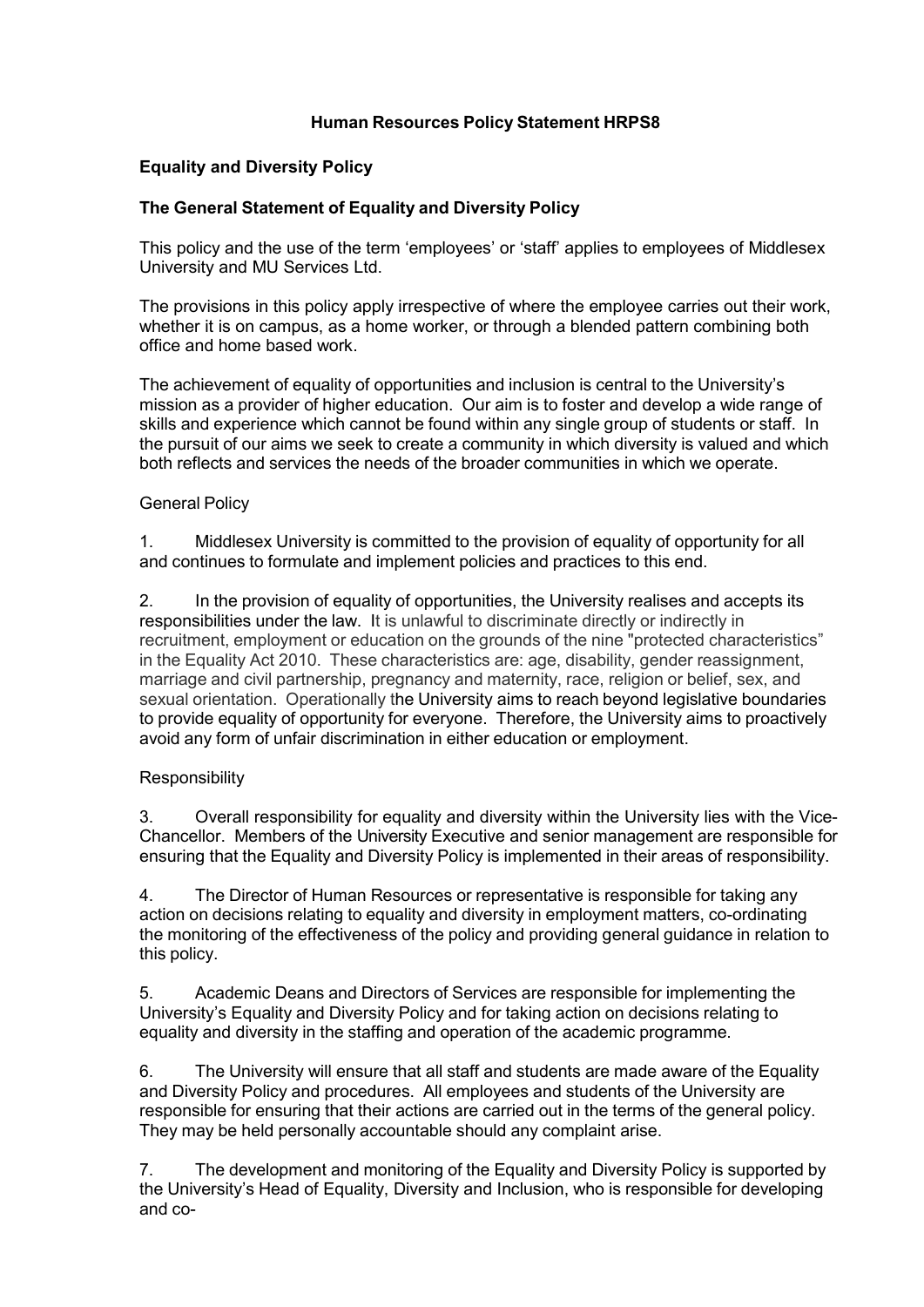<span id="page-3-0"></span>ordinating staff initiatives that will enhance diversity, equality of opportunity and inclusion within the University.

# Application

8. The general policy relates to all aspects of employment and academic life, including advertisements, recruitment, pay, terms and conditions of service, training, secondment, redeployment, benefits, promotions, grievance and disciplinary procedures, curriculum, pedagogy and assessment, course validation and admissions practices. The University will consider equality and diversity implications when entering into contractual relationships with other organisations such as tendered purchasing contracts and collaborative programmes of study.

9. People not employed by the University but who are involved in the University's activities, such as visitors, clients, external contractors etc., are expected to operate within the terms of the general policy.

10. The policy applies to the treatment of existing as well as potential employees and students.

# Implementation

11. Consultation with staff and students will be a necessary part of implementing the general policy and the specific policies and procedures.

12. Staff and students will be informed of their responsibilities in relation to promotion and implementation of the Equality and Diversity Policy and procedures during their induction to Middlesex University and at various intervals during their employment or study.

13. Appropriate training will be provided to assist with implementation of the Equality and Diversity Policy.

14. Advice on the implementation of the specific policies can be accessed through Human Resource Services.

15. The University will adopt the best equality and diversity practice in the light of both internal and external research and experience.

## **Complaints**

16. Any complaint made with regard to inequality shall be dealt with under the terms of the appropriate complaints procedures, bearing in mind the safeguarding of individuals.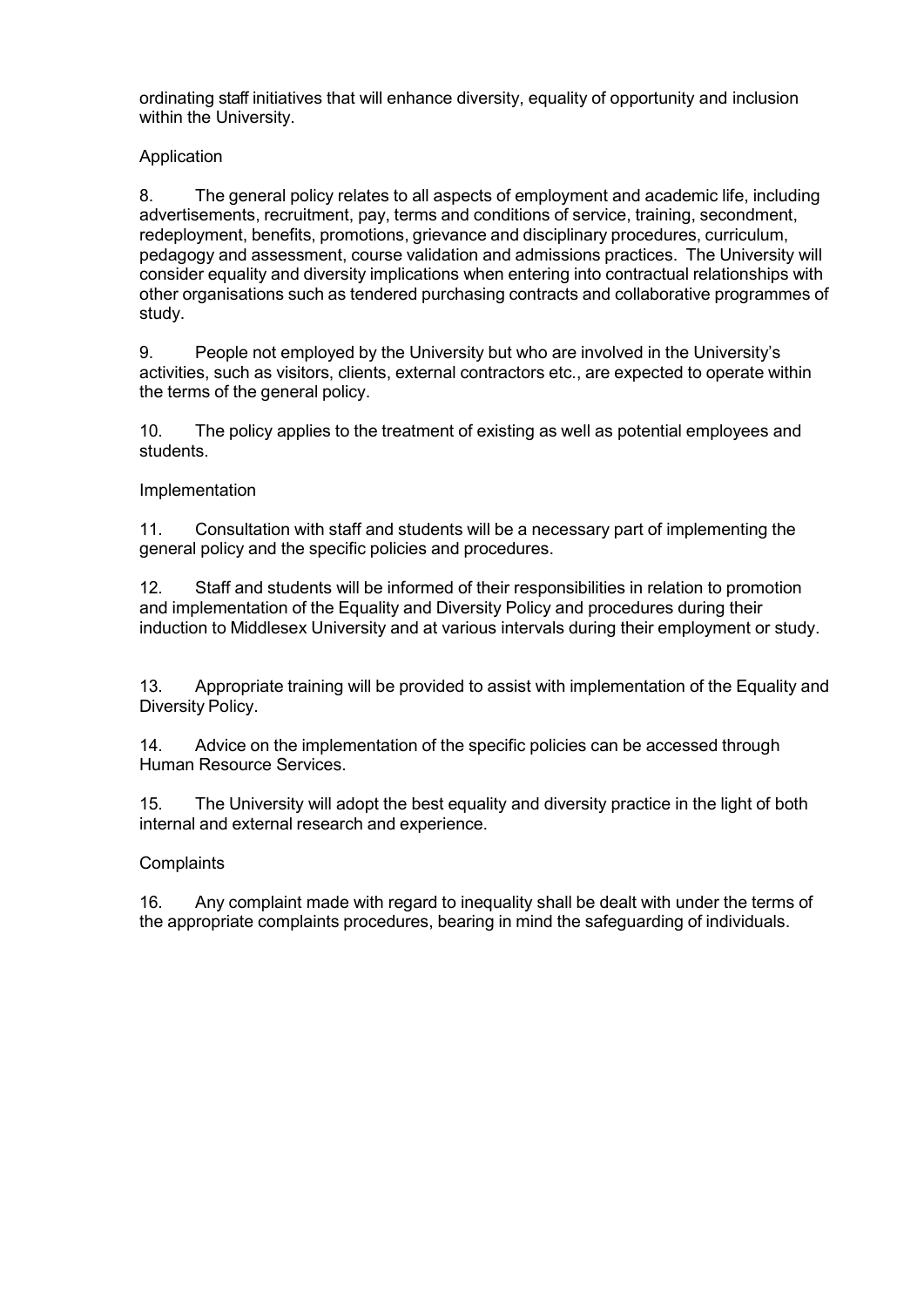# <span id="page-4-0"></span>**Statement of Equality and Diversity Policy as it applies to the Board of Governors**

# General Policy

17. The Board of Governors will ensure that its own activities fully conform to the University's statement of Equality and Diversity, by aiming to provide equality of opportunity across the nine "protected characteristics" in the Equality Act 2010. These are: age, disability, gender reassignment, marriage and civil partnership, pregnancy and maternity, race, religion or belief, sex, and sexual orientation. Socio-economic status is an additional element that the University considers beyond the protected characteristics in attaining equality of opportunity.

# Application

18. In considering its own composition, the Board will try to ensure that its membership embraces the widest possible variety of backgrounds and views, consistent with ensuring that the Board has the skills and experience necessary to carry out its responsibilities.

19. The Board will particularly take into account the application of the University's Equality and Diversity Policy in all aspects of the responsibilities relating to:

- the educational character and mission of the University;
- the oversight of the activities of the University;
- the appointment, assignment, grading, appraisal, suspension, dismissal and determination of the pay and conditions of the Vice-Chancellor, Clerk to the Board of Governors and senior staff; and
- the setting of a framework for pay and conditions of other staff.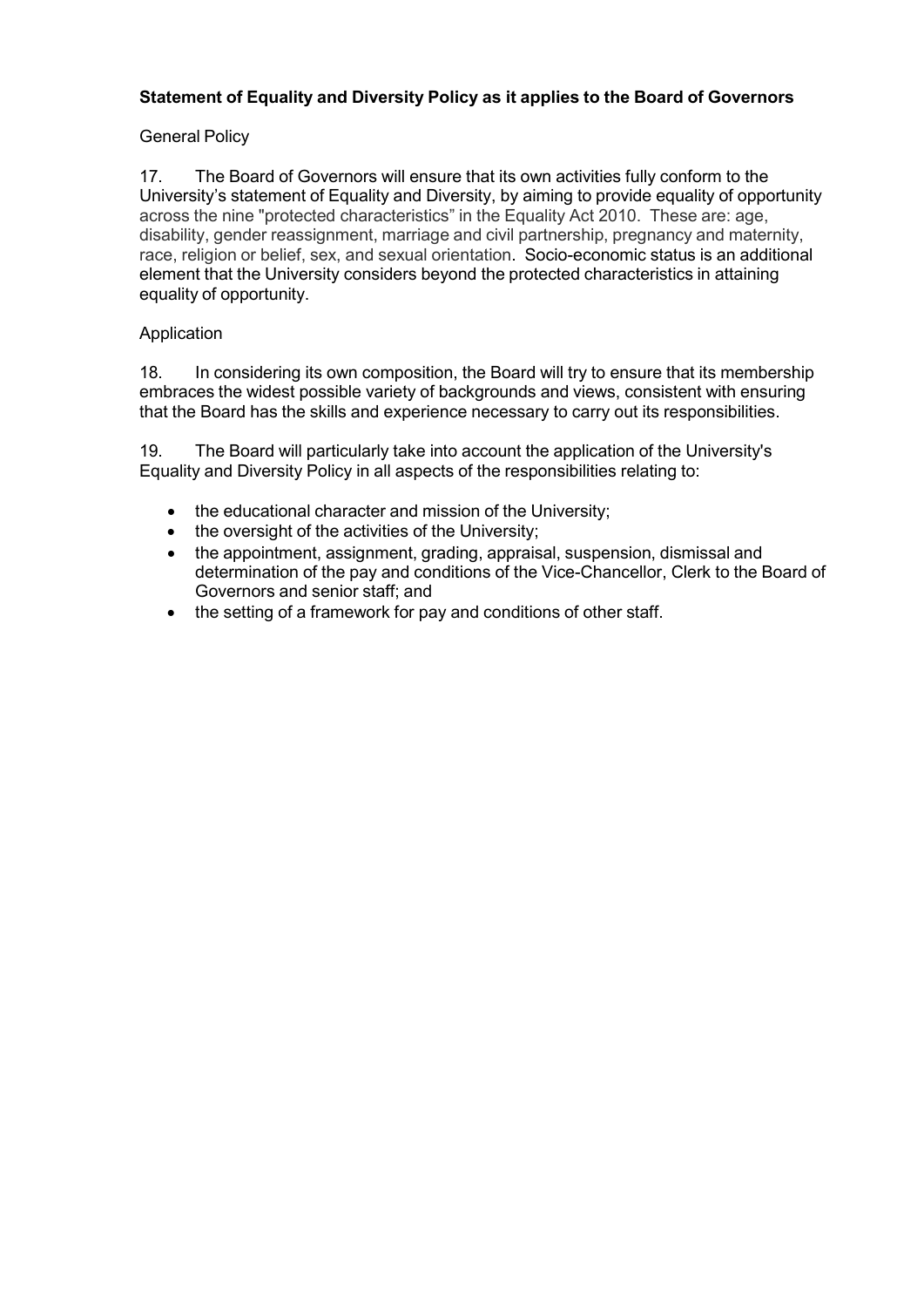# <span id="page-5-0"></span>**Code of Practice 1: Middlesex University as an Inclusive Employer**

# **Policy**

20. Middlesex University is committed to becoming an inclusive employer. It is important that people from all groups in society are represented at all levels of employment. This is important both for the success and development of the institution and for the provision of role models. Employment policy at Middlesex University will strive to:

- eliminate unfair discrimination at each stage of the recruitment process and throughout an individual's period of employment;
- act positively, to redress discriminatory practices;
- develop patterns of work which encourage and enable the redress of institutional employment imbalances;
- ensure that all employees and all those acting on behalf of Middlesex University are aware of, trained in, and abide by the Equality and Diversity Policy.

## Recruitment & Selection

21. All aspects of recruitment and selection will be conducted in accordance with policy and procedure.

22. Every member of staff invited to participate on a recruitment and selection panel will be required to attend Recruitment and Selection training. The training incorporating equality areas will be provided online by the Organisational and Staff Development Team.

## Recruitment of Ex-offenders

23. As part of its commitment to equality and diversity, the University undertakes not to discriminate unfairly against any anyone who has disclosed a criminal conviction or revealed other information. It complies fully with the Disclosure and Barring Service Code of Practice and has a policy on the records to posts or programmes of study. Having a criminal record will not necessarily bar an applicant from studying or working with the University. This will depend on the nature of the programme of study or the employment and the circumstances and background of an applicant's offence(s). Guidance on assessing a criminal record is provided by the University in its DBS Policy.

## **Probation**

24. Policy and procedures related to the probation period of new employees shall be conducted in accordance with principles and practices of the University's Equality and Diversity Policy.

## Procedures for Promotion

25. All opportunities for promotion will be advertised.

26. All procedures for the promotion and career development of employees will be based on the objective assessment of the ability of an individual with respect to written criteria (for example, the job description and employee specification or agreed general promotion criteria) in accordance with equality and diversity policies and practices.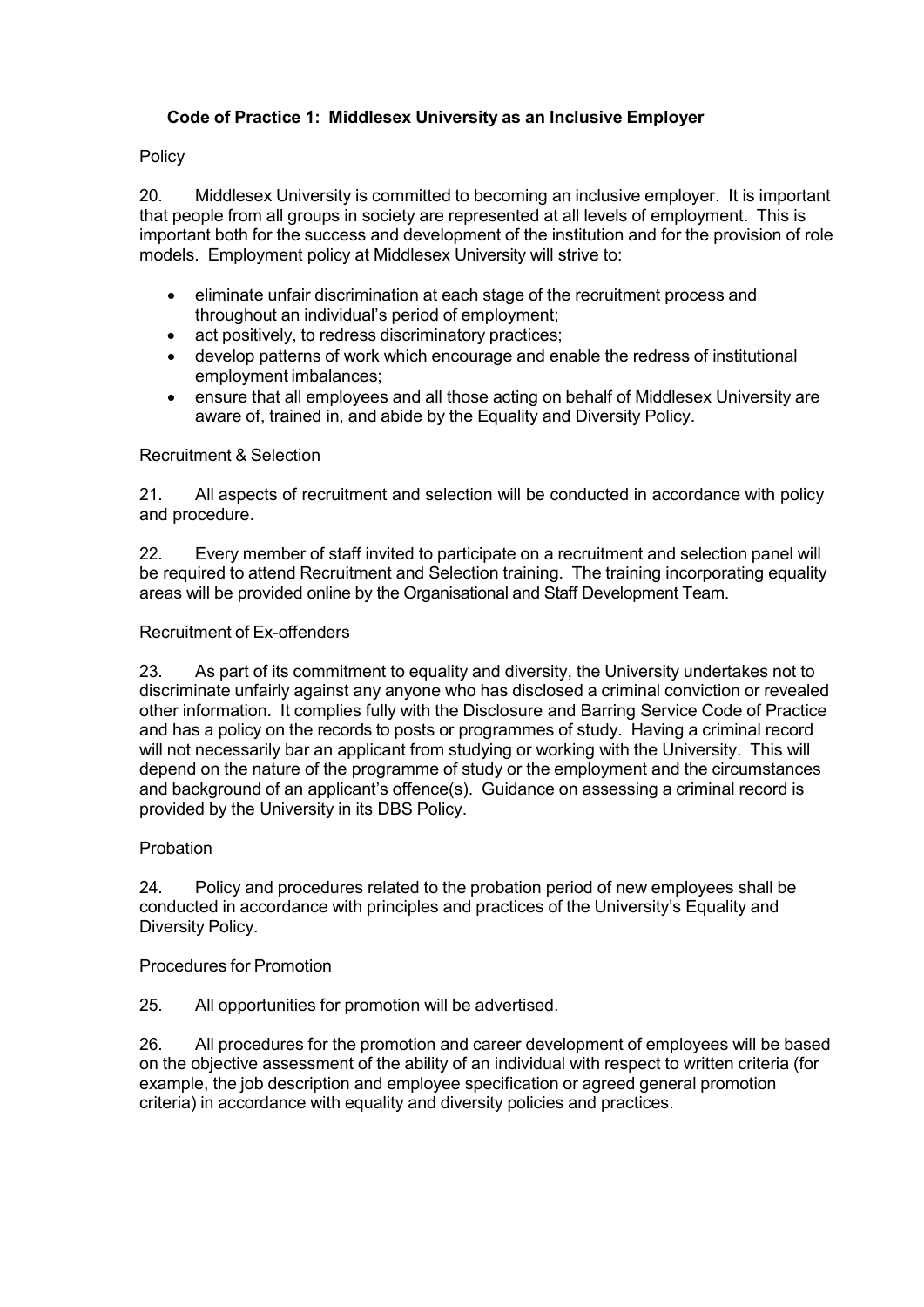27. The constitution of recruitment and selection and promotions panels should be in accord with equality and diversity policy and practices.

28. Promotion procedures and agreements will be reviewed periodically with the appropriate trades unions. Part of this review will ensure that they are consistent with the Equality and Diversity Policy.

29. Employees who feel they have been unfairly discriminated against may pursue the matter under the Grievance Procedure.

## Organisational and Staff Development

30. The Organisational and Staff Development Team will establish systems which will enable it to meet the needs of all employees at all levels and in all areas of work. Information about access to training and development opportunities will be available to all staff. Systematic and equitable criteria will be applied, and the value of the provision to the individual and the institution will be monitored.

31. Action will be taken in the allocation of resources for staff development and training to support people from under-represented groups. All staff will receive training on equality and diversity.

# Career Development

32. Career development opportunities will be consistently available to all staff, including secondments (see guidelines on HRS Intranet), [s](http://www.intra.mdx.ac.uk/services/HR/docs/hrps12.pdf)abbaticals, (Human [Resources](http://www.intra.mdx.ac.uk/services/HR/docs/hrps14.pdf) Policy [Statement](http://www.intra.mdx.ac.uk/services/HR/docs/hrps14.pdf) HRPS14 [Sabbatical](http://www.intra.mdx.ac.uk/services/HR/docs/hrps14.pdf) Leave) and acting posts.

33. In most cases posts, either temporary or permanent, will be advertised. Selection for such posts should be based on objective criteria, including job description and person specification, there may be exceptional circumstances when, because of urgent need, it is not always possible to advertise the post. This may apply in the case of 'Acting up' or Secondment arrangements. In such cases guidance should be sought from Human Resource Services and reference made to the University's Recruitment and Selection procedures or secondment guidelines.

34. Staff will be given the opportunity to participate on an equitable basis in training and education which supports career development.

## Disciplinary and Grievance Procedures

35. Employees who feel that they have been discriminated against on the grounds of a protected characteristic, in any disciplinary or grievance procedure will be encouraged to pursue the matter under the relevant section of the Grievance Procedure.

## Patterns of Work

36. The University will develop patterns of work which are consistent with equality and diversity policies and practices in relation to:

- Part-time work:
- Flexible working
- Hours of work;
- Caring and parental responsibilities [;](http://www.intra.mdx.ac.uk/services/HR/docs/hrps11.pdf)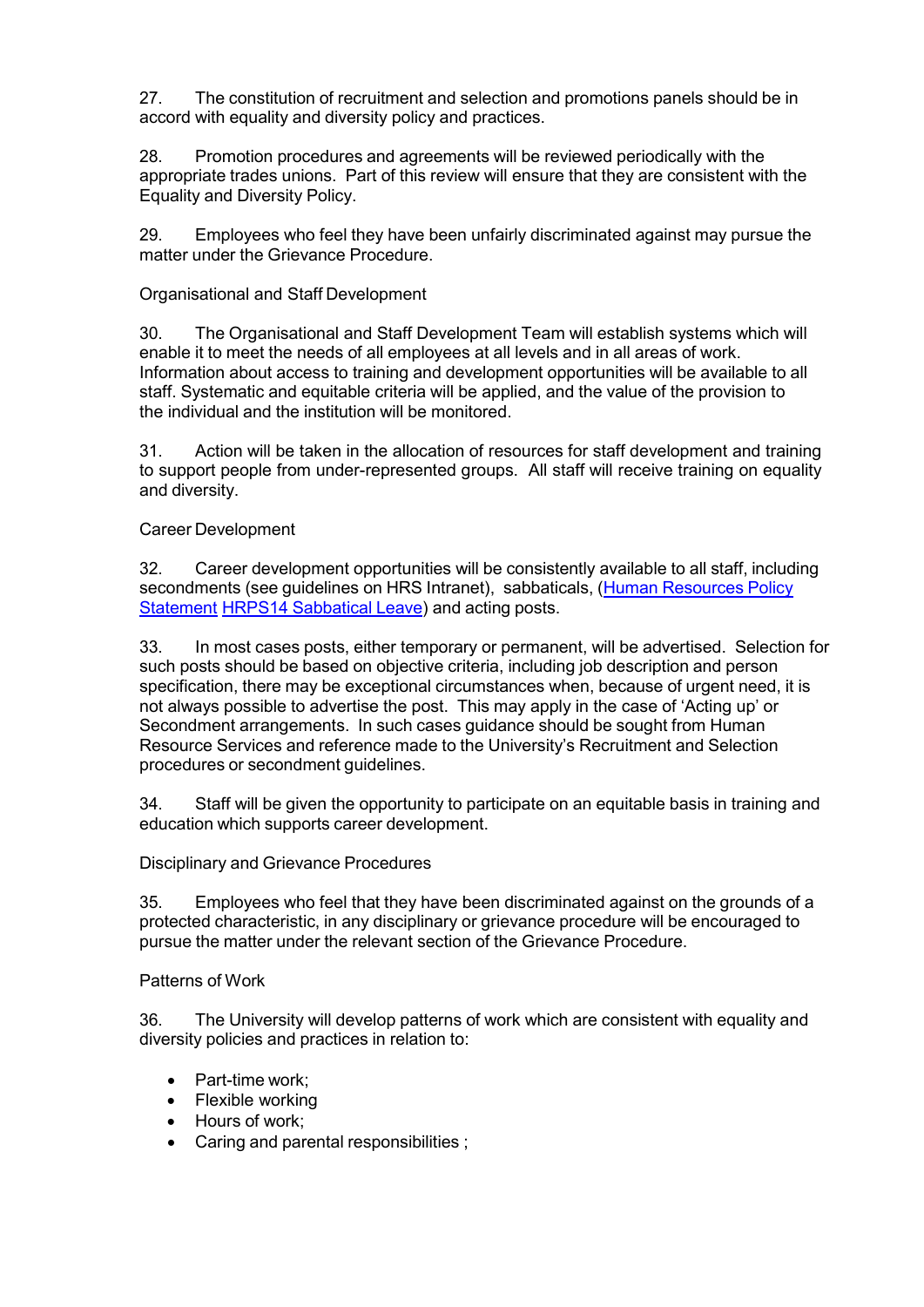- Dependency leave [Leave\);](http://www.intra.mdx.ac.uk/services/HR/docs/hrps16.pdf) and
- Career break and return to work Career Break [Policy\).](http://www.intra.mdx.ac.uk/services/HR/docs/hrps17.pdf)

37. The University will review and monitor working conditions in the institution to ensure that the working and built environment, and the conditions of employment do not limit the opportunity for employment or career progression for people who have a protected characteristic.

#### Equal Pay

38. The University has an **Equal Pay [Policy](https://www.intra.mdx.ac.uk/_media/_intranet/document-library/h/HRPS8-1-DECEMBER-2018-.docx) and is committed to the principle of equal** pay for work of equal value for all of its employees and understands that equal pay between men and women is a legal right under UK law.

Training in Equality and Diversity

39. All new members of staff will be required to undertake the mandatory online Equality and Diversity training during their probationary period.

Feedback and Monitoring Procedures

40. The Director of Human Resources or representative will be responsible for monitoring all applications and appointment and promotion procedures and will provide regular reports to the Leadership Forum, the Equality, Diversity and Inclusion Committee and the Board of Governors.

41. A record of Equality (including Harassment) complaints received, action taken and trend analysis will be made available to the University Executive Team, Directors of Service, and the Equality, Diversity and Inclusion Committee.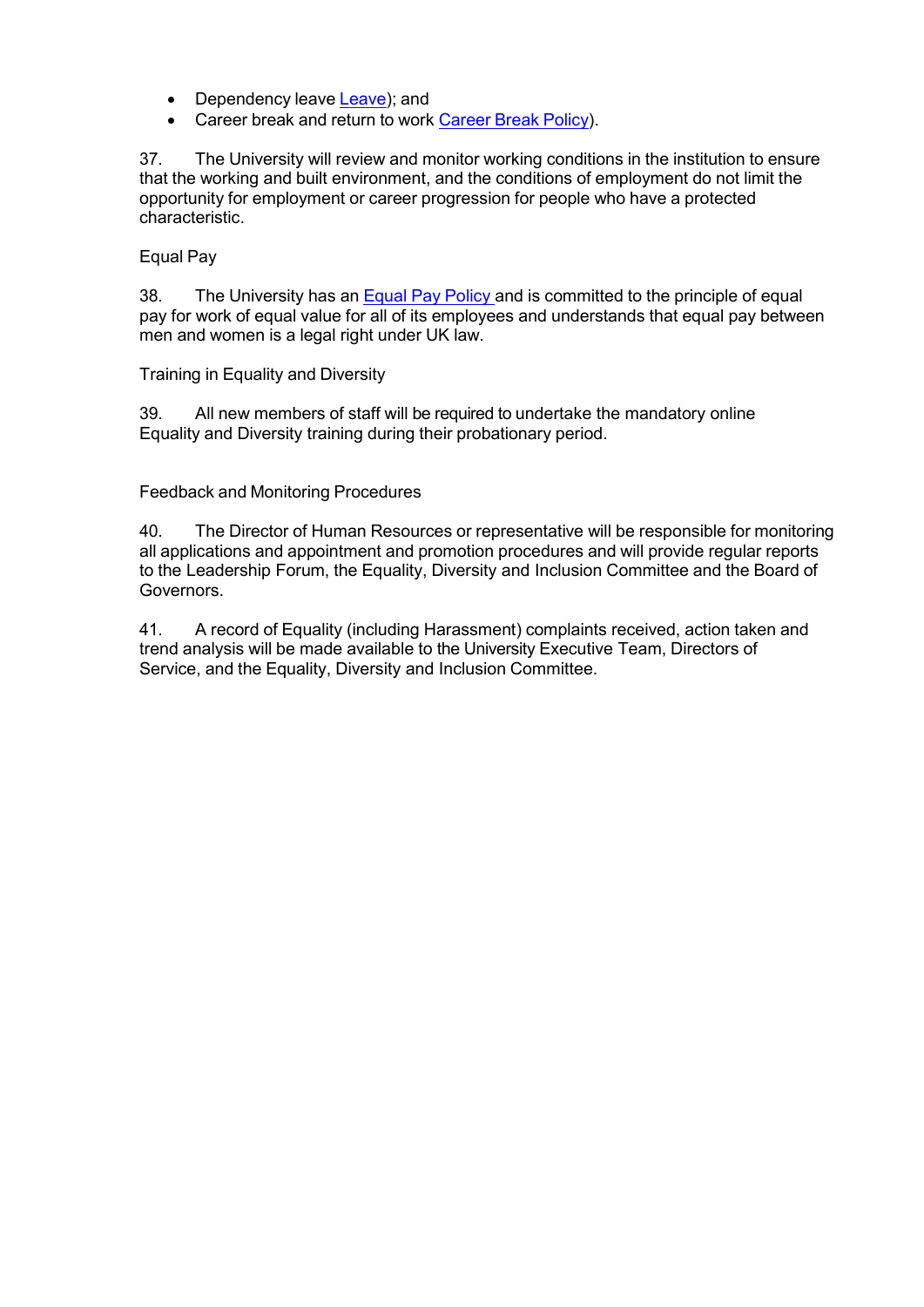## <span id="page-8-0"></span>**Code of Practice 2: Middlesex University as an Equality and Diversity Institution in relation to the Education of Students**

Policy

42. The University is committed to ensuring that all students enjoy equality of opportunity during their studies at Middlesex and are free from any form of discriminatory practices by the institution or its members, as defined in the University's Equality and Diversity Policy.

# Course Publicity and Student Recruitment

43. Course publicity will be disseminated in ways which ensure that it is brought to the attention of all sectors of society. This will include the active promotion of relationships with relevant local community organisations.

44. A general statement expressing the University's commitment to equality and diversity will appear in prospectuses and publicity material.

45. Throughout the process of admissions, selection criteria will adhere to equality and diversity guidelines. In particular, age, colour, ethnic origin, family responsibility, gender, marital status, maternity and pregnancy, nationality and race, religion, belief or sexual orientation, of the applicant will not form part of the selection process, including being referred to in questions at an interview.

46. The University is committed to promoting access to higher education for a diverse range of students. The University's strategies on widening participation and the development of varied pathways and modes of study into and through higher education are aimed at facilitating the inclusion of those students deemed 'harder to reach' or who may have previously been excluded. The University will seek to extend access by a variety of means such as through access courses and collaborative links, forms of part-time study, vocational pathways, non- traditional entry, accreditation of prior experience and learning and the use of access and hardship and related funds.

## Student Systems and Monitoring Procedures

47. Online welcome materials refer to the University's Equality and Diversity Policy, including the complaints procedure, access to child care provision, relevant facilities for disabled people, and student disciplinary and complaints procedures. See [UniHub.](https://eur02.safelinks.protection.outlook.com/?url=https%3A%2F%2Funihub.mdx.ac.uk%2Fstudent-life%2Fwelcome&data=02%7C01%7CJ.Soper%40mdx.ac.uk%7Cb2c60a3c96264f952a7208d7b142ec6a%7C38e37b88a3a148cf9f056537427fed24%7C0%7C0%7C637172773309294325&sdata=2KFisEwi%2FCSpXZCV7AUEaT9qwp3bHKV4UdeY3p%2FGSOo%3D&reserved=0)

48. Clear and accessible information will be made available online about the structures and systems of support available to students in relation to equality and diversity and the range of staff who will be available to help them should a difficulty arise.

49. Monitoring systems will be established for admissions, course development and review and student progression.

Teaching/Learning: Content and Methods

50. The content of modules and teaching/learning strategies will reflect, as appropriate, the needs of education in and for a diverse society.

51. Students will be given opportunities to discuss equality and diversity in the curriculum.

52. There will be increased flexibility in study programmes to meet the needs of a widening range of learners.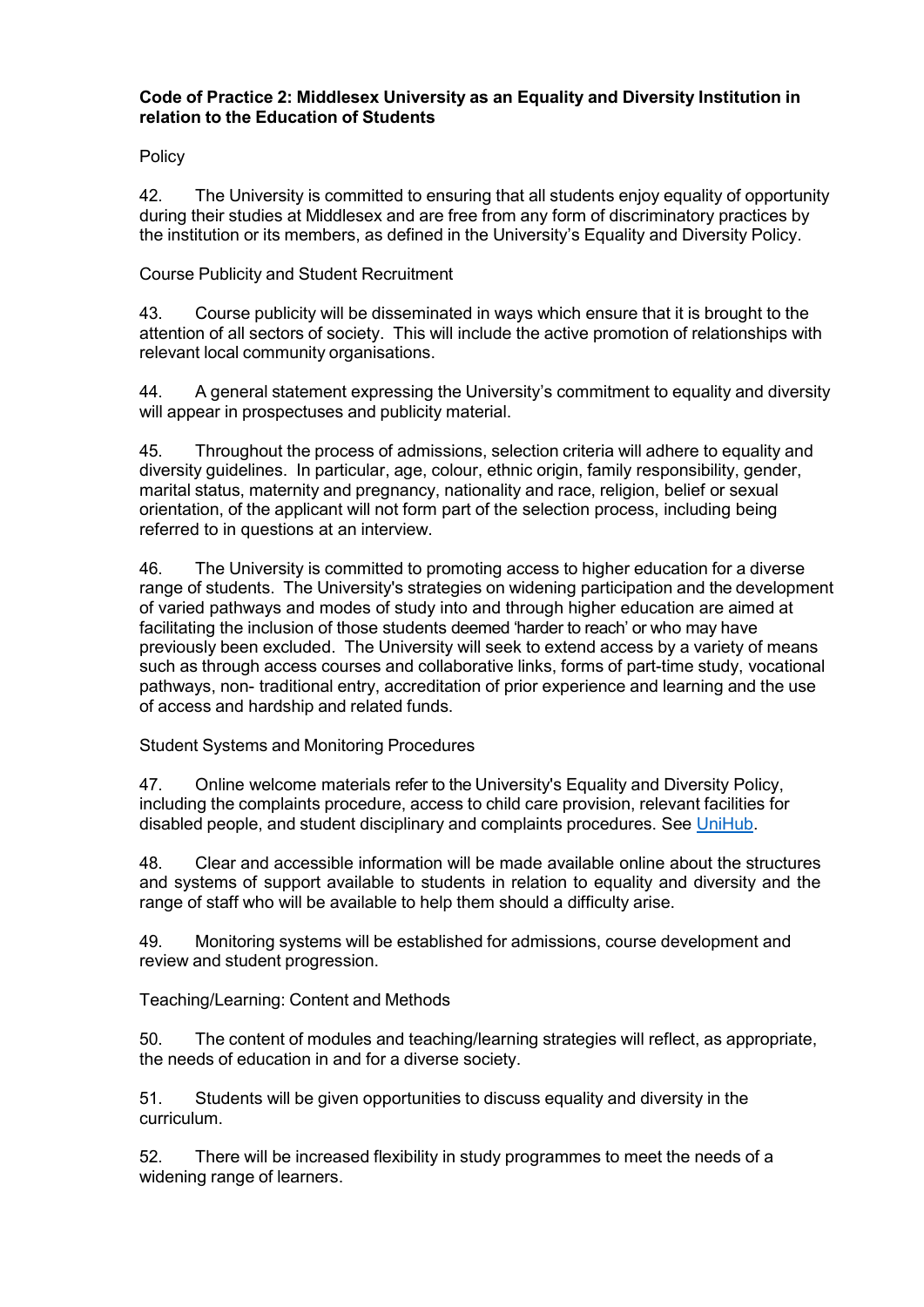53. Language support will be provided, as required, for students for whom English is not their first language.

54. Leaders of all modules and programmes will ensure that the curriculum, pedagogy and treatment of students are consistent with the University's general Equality and Diversity Policy and Codes of Practice.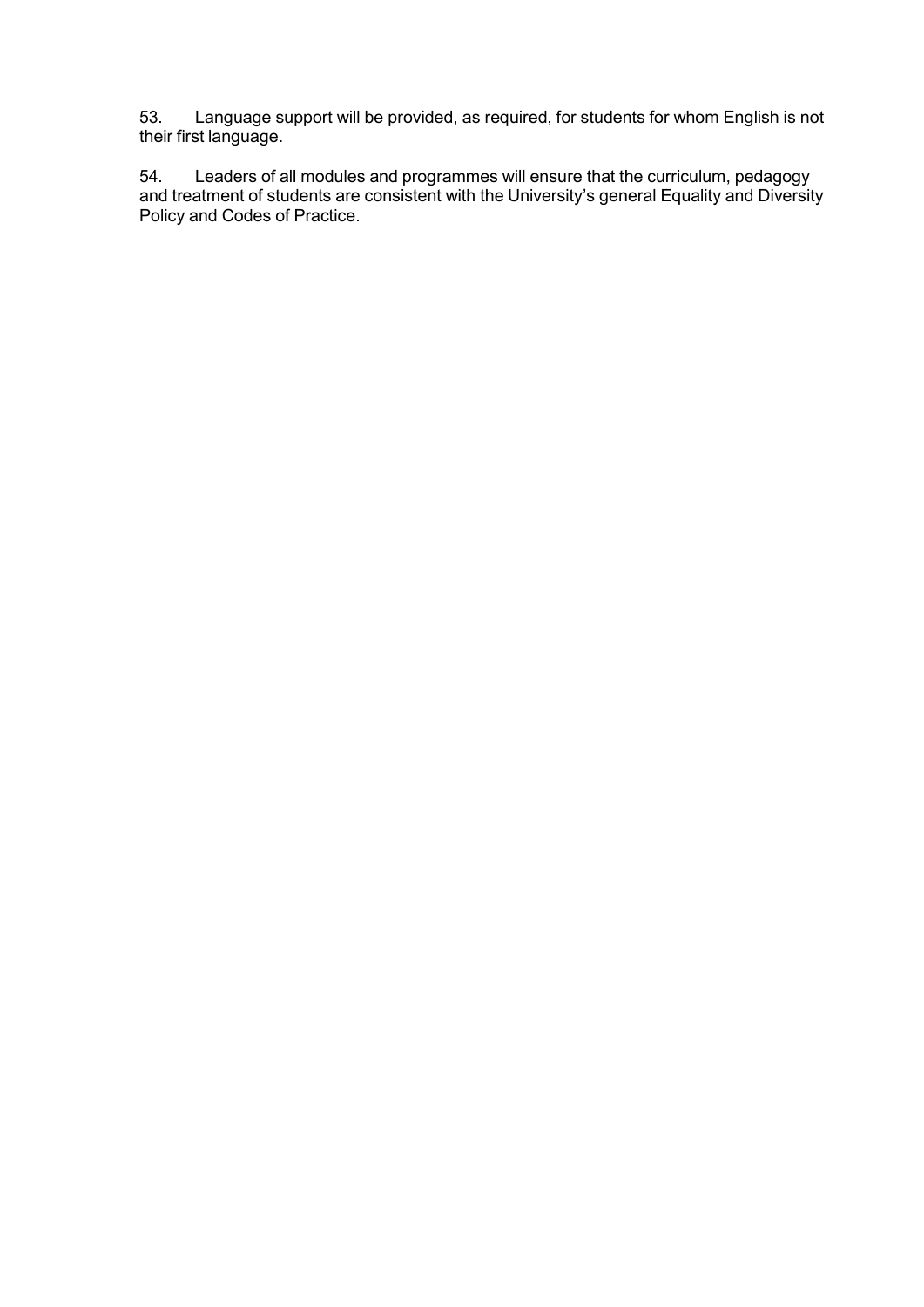# <span id="page-10-0"></span>**Code of Practice 3: Disabled Staff and Students**

## **Policy**

55. Middlesex University is establishing systematic programmes of change across the University, to empower students and staff who are disabled to achieve their full potential. The University has a duty to make reasonable adjustments in relation to staff, students and services. These adjustments apply where a disabled person is placed at a substantial disadvantage in comparison to non-disabled people. These provisions do not apply to the other equality strands, and are unique to disability. The Equality Act 2010 defines what is meant by the duty to make reasonable adjustments. The three requirements of the duty are in relation to:

- provision, criteria or practice
- physical features
- auxiliary aids

# Definition of Disability

56. A person has a disability as defined in the Equality Act 2010, if that person has or had a physical or mental impairment which has a substantial and long-term adverse effect on their ability to carry out normal day to day activities. However, Middlesex University acknowledges that a person is more likely to be disadvantaged by social and environmental factors than by any impairment they may have and will undertake practical and reasonable steps to remove these wider disadvantages.

57. Middlesex University is committed to setting up systems to break down any barriers which might prevent a disabled person from actively participating in the life of the University.

Implementation of Policy for Staff and Students

58. Recruitment and admissions staff will be issued with guidelines on the admission of staff and students with all forms of impairment.

59. The Student Support and Wellbeing Services will provide information on academic resources and support systems available for students with disabilities.

60. The Student Support and Wellbeing Services together with the DV-C Provost and Academic Deans and Human Resource Services, will be responsible for providing information on physical resources and related issues for staff and students.

61. Procedures for Admission and Recruitment

(a) The recruitment of staff and selection of students will be carried out in accordance with the University's Equality and Diversity Policy. Candidates will be selected on objective criteria to assess suitability. Issues concerning any support needed by a disabled student or member of staff will be dealt with subsequently.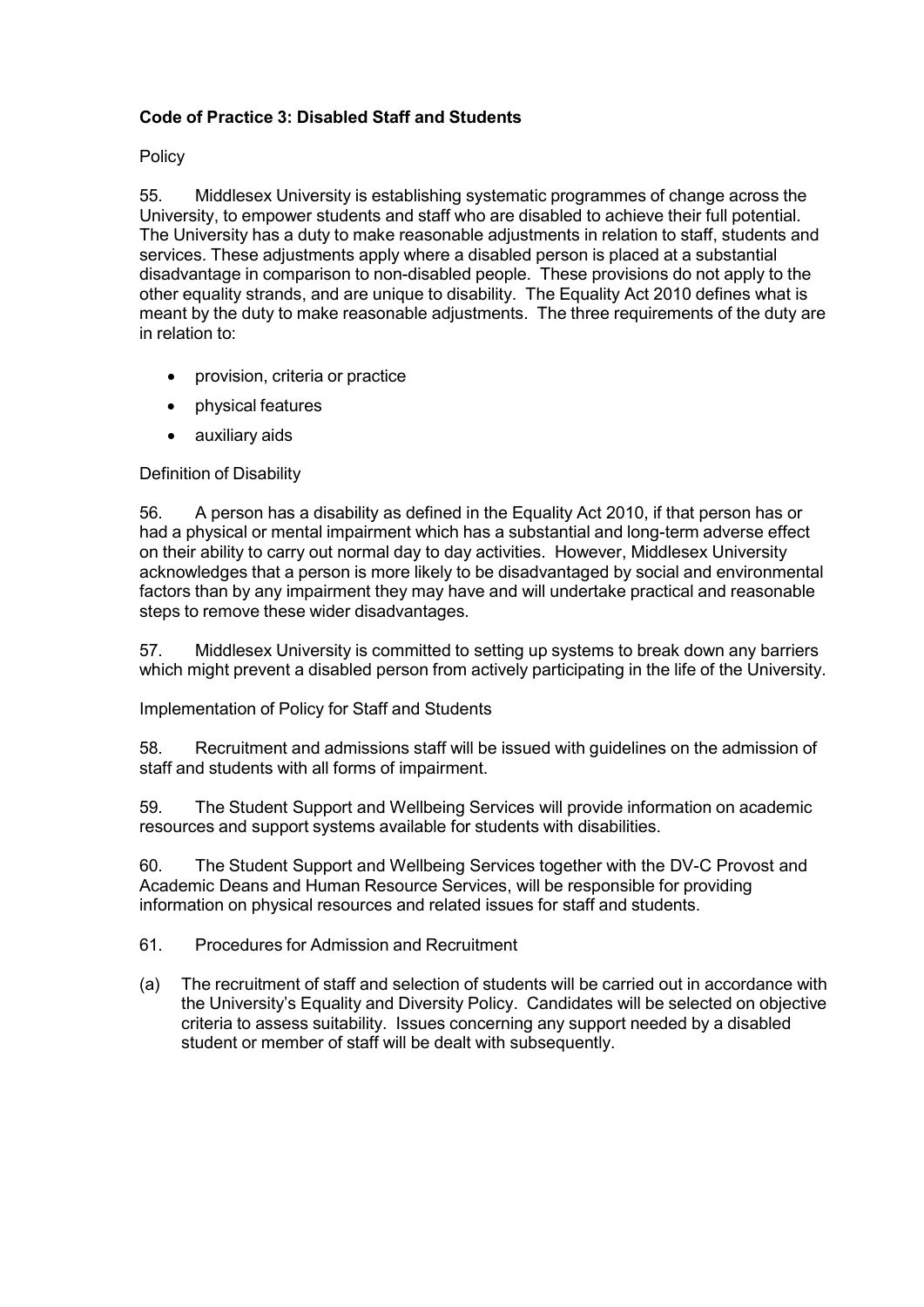- (b) Students and staff with disabilities will enjoy the same equality of opportunity available to their peers however it is not unlawful to discriminate in favour of a disabled person. In accordance with the University's Equality and Diversity Policy, support systems, curricular development and information will be designed to be inclusive and not exclude individual students or staff who are disabled.
- (c) If necessary and with their permission, the Chair of the Interview Panel will inform relevant staff of the support or emergency needs of disabled staff or students on the Campus.
- (d) The Director of Library and Student Support shall, with regard to confidentiality, monitor that the ongoing needs (as reflected in point (c) above) of students who are disabled are being implemented and embedded as appropriate.
- (e) In cases where adjustments require assessment of contractual conditions, advice should be sought from Human Resource Services.

62. The University has produced a guide for managers on the [Employment](https://www.intra.mdx.ac.uk/_media/_intranet/document-library/h/HR_EmployingDisabledPeople.doc) of Disabled [People](https://www.intra.mdx.ac.uk/_media/_intranet/document-library/h/HR_EmployingDisabledPeople.doc) to help managers recruit and retain the very best employees, to recognise and benefit from the skills and experience disabled people can bring to the workplace and to assist disabled people to meet their full potential.

The Built Environment

63. Estates and Facilities Management Services and the Student Wellbeing Service will ensure that the built environment is monitored and undertake adaptations to meet the needs of staff and students with disabilities in line with our aim to be an inclusive university.

#### Complaints Procedure

64. Complaints will follow the same procedures as for harassment and discrimination where that is appropriate.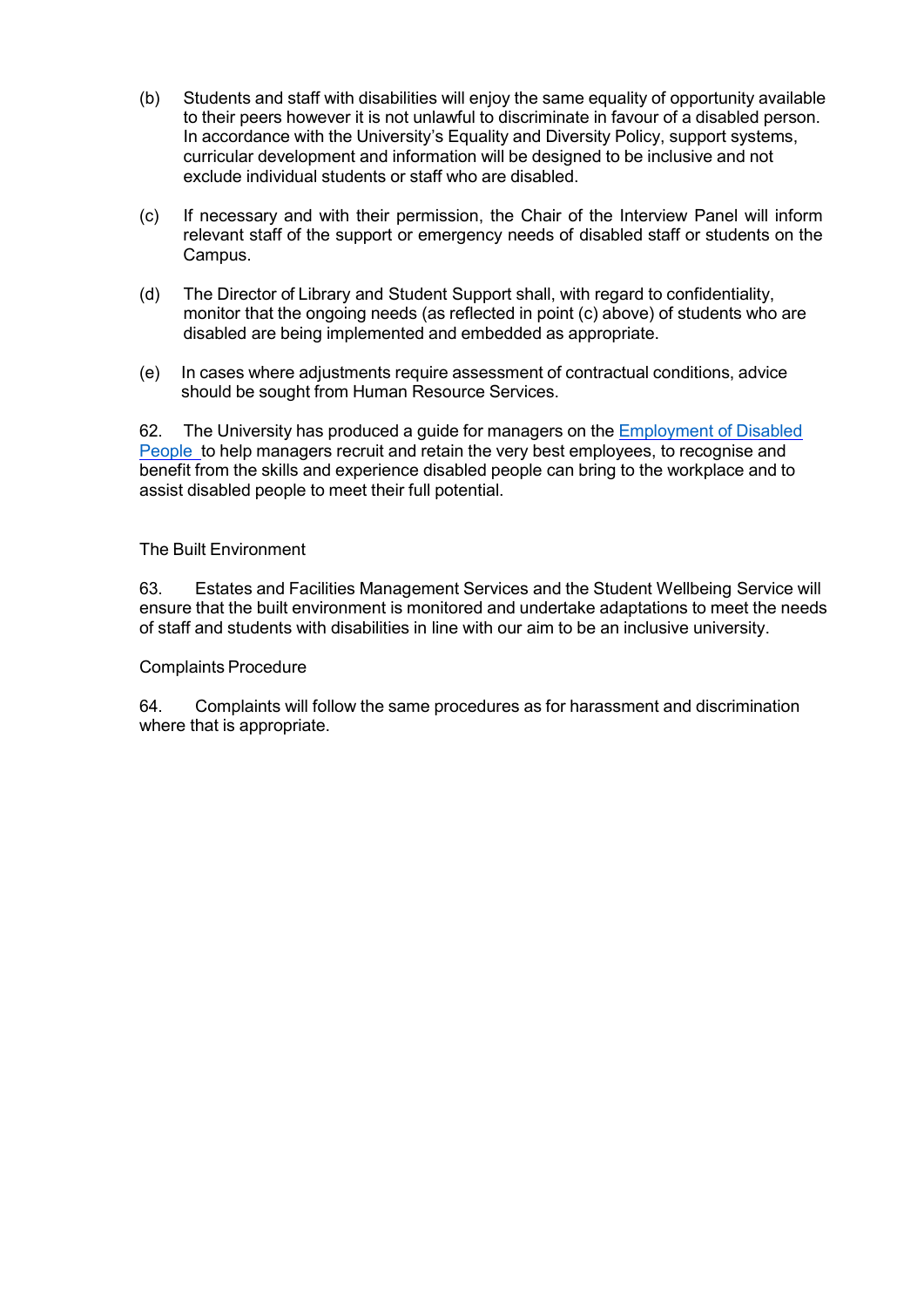#### <span id="page-12-0"></span>**Code of Practice 4: Sexual Orientation, Religion or Belief, Gender/Sexual Reassignment and Transgender, Gender Identity and Expression**

65. The Equality Act 2010 legislation outlaws discrimination, victimisation and harassment in vocational training and employment on grounds of sexual orientation, gender reassignment and religion or belief.

66. Middlesex University recognises the benefits a diverse workforce can bring to the workplace, and is committed to ensuring that all aspects of its employment practice and working conditions do not discriminate against particular groups of staff.

## **Sexual Orientation, Gender Identity, Gender/Sexual Reassignment, Transgender, Gender Identity and Expression**

67. It is important to note that all students in higher and further education institutions are specifically included in the legislation.

68. Middlesex University values all its staff and students equally, regardless of their sexual orientation, gender identity and expression, sexual reassignment and transgender status. It recognises the extent of heterosexist assumptions in society. Through the implementation of its equality and diversity policies and procedures, it will ensure that recruitment; progression and promotion are based entirely on relevant criteria which do not include sexual orientation, sexual reassignment, transgender, gender identity and expression.

69. Middlesex University is committed to ensuring that everyone is treated with equal dignity and fairness regardless of their sexual orientation, gender identity and expression, transgender or sexual reassignment status. Homophobic, biphobic, and transphobic and gender identity and expression abuse, harassment or bullying, e.g., name calling/derogatory jokes, intrusive questions, 'outing' of Gay, Lesbian, Bi and Trans staff, inappropriate comments about trans staff or those whose identity and gender are expressed in a gender nonbinary way are serious offences that may lead to the University's Staff or Student Disciplinary Procedures being invoked, including, for very serious offences, dismissal for gross misconduct or expulsion. All areas of the curriculum will be checked to see that they do not rely on heterosexist assumptions and that they contain no material that could offend people on sexual orientation, gender identity/expression and reassignment or trans grounds.

70. The University will provide a supportive environment for staff or students who wish it to be known that they are lesbian, gay, bi, trans and those who identify as gender non-binary through expression and/or identity. However, it is the right of the individual to choose whether they wish to be open about their sexuality or gender in the University. To "out" someone, whether staff or student, without their permission is a form of harassment and will be treated as such. Assumptions should not be made about the sexuality or gender identity of partners of staff or students.

71. Lesbian, gay, bi, and trans issues will be included in all equality training, and in the monitoring of complaints of harassment. The results of this monitoring will be published.

Gender reassignment and/or sexual reassignment

72. The Equality Act 2010 defines the protected characteristic of gender reassignment as 'where a person has proposed, started or completed a process to change their sex'. A trans person has the protected characteristic of gender reassignment. We prefer to refer to this as sexual reassignment as no change to the gender expression may take place.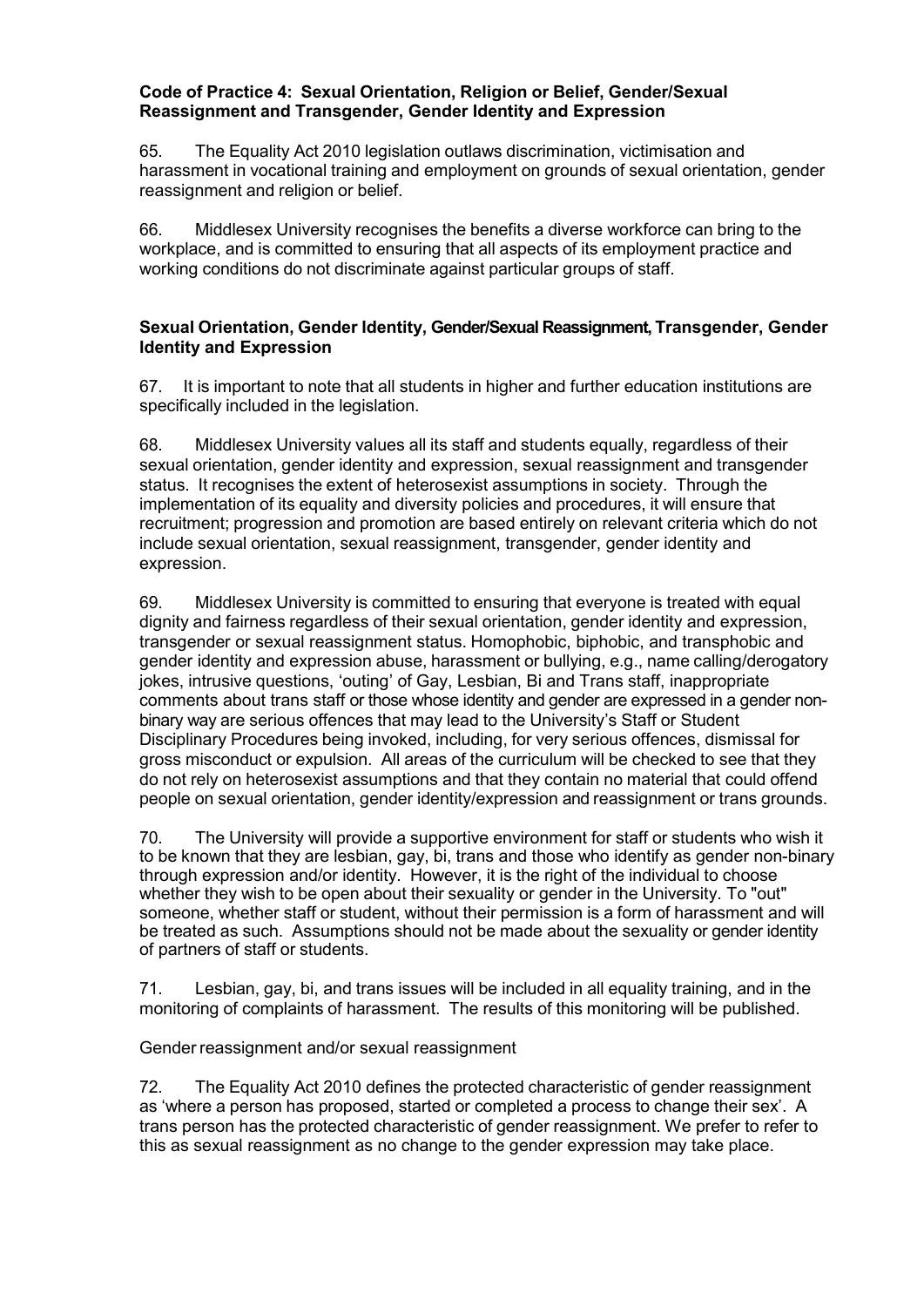In addition to direct and indirect discrimination, protection remains for people undergoing gender/sexual reassignment from discrimination due to absence from work. Where a trans person is absent from work because of gender/sexual reassignment, the Equality Act 2010 provides that they should be treated no less favourably than if the absence was due to sickness or injury or another reason e.g. caring for a relative.

73. Staff and students undergoing gender/sexual reassignment will receive positive support from the University to meet their particular needs during this period. The Human Resources Advisor or Business Partner should be contacted for advice on operational issues regarding staff and for student issues the Student Support and Wellbeing Service should be contacted.

74. The University recognises that staff and students who identify as lesbian, gay, bi, trans and those who identify with another gender expression or identity come from diverse backgrounds and will strive to ensure that they do not face discrimination, either on grounds of their sexual orientation or with regard to other aspects of their identity or expression including but not limited to, e.g. race, age, religion, disability, sex.

75. Middlesex University aims to create an environment in which all staff and students, whatever their sexuality or gender identity, feel equally welcomed and valued, and in which inappropriate behaviour is not tolerated.

# Religion or belief

76. Middlesex University celebrates and values the diversity brought to its student body and workforce through individuals, and aims to create an environment where the cultural, religious and non-religious beliefs of all its employees and students are respected. Through the implementation of the relevant equality policies and procedures Middlesex University aims to ensure that:

- admissions, recruitment and selection are based entirely on relevant criteria, which do not include religious belief or non-belief, (except in the case of a genuine occupational requirement);
- members of any religion or those who have none, are treated with equal dignity and fairness;
- underrepresented groups in society are encouraged to apply for jobs;
- where possible, appropriate services are provided to meet the cultural and religious needs of all employees;
- the right to freedom of thought, conscience and religion is absolute, but the right to manifest beliefs is qualified by the need to protect the rights and freedoms of others.

## Dress code

77. Middlesex University imposes no dress code on its employees unless a uniform is a requirement for the role. The University welcomes the variety of appearance brought by individual styles and choices. The wearing of items arising from particular cultural/religious norms, e.g. hijab, kippah, mangalsutra, is seen as part of this welcome diversity. There are limitations to the above with regard to health and safety requirements that take precedence and may mean that for certain tasks, specific items of clothing such as overalls, protective clothing, etc., need to be worn. If such clothing produces a conflict with an individual's religious belief, the issue will be sympathetically considered by the line manager, with the aim of finding a satisfactory compromise.

## Religious observance

78. Middlesex University will ensure that all staff and students know that if they have special prayer requirements, they should notify their line manager or appropriate academic,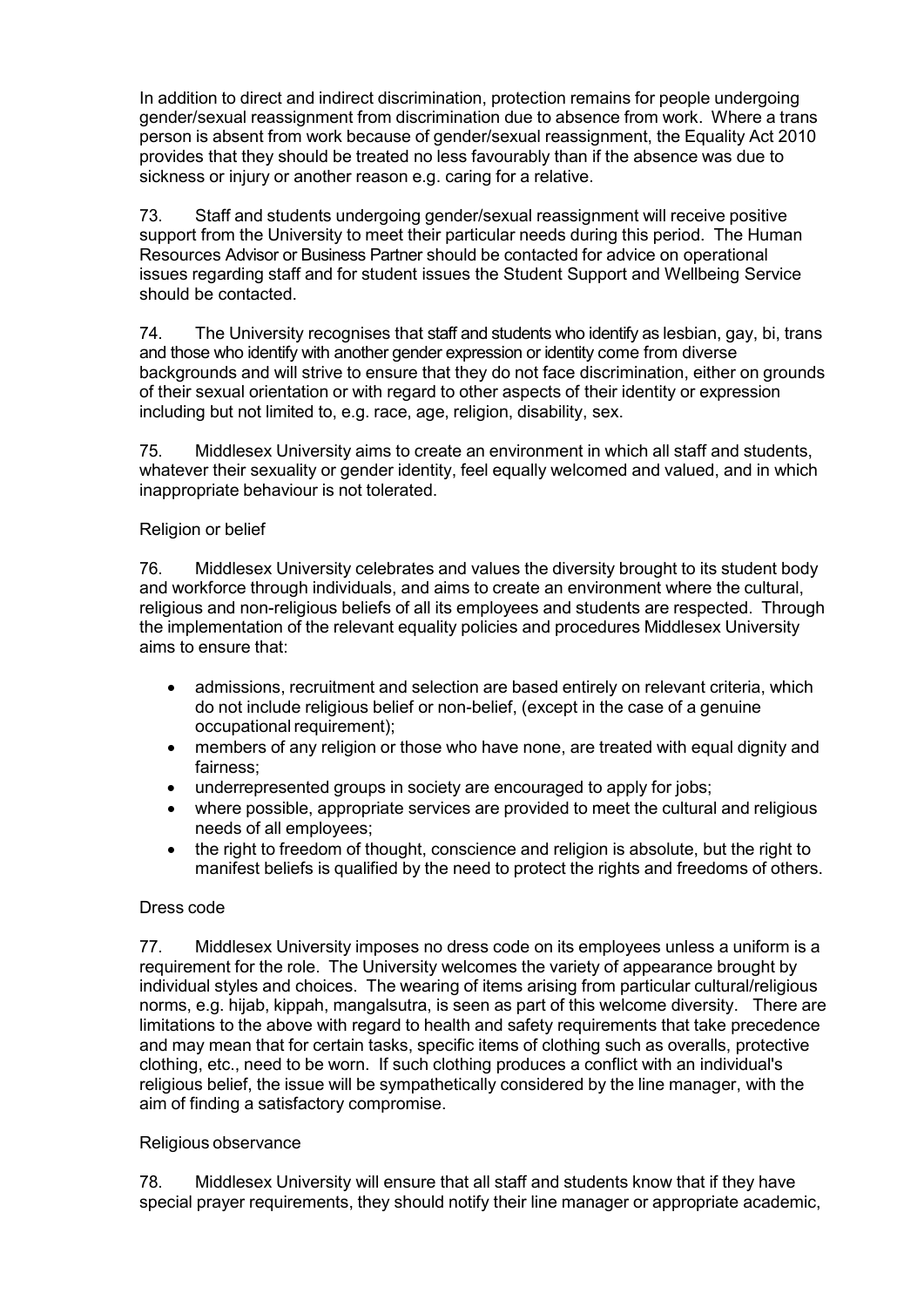who will provide information about easily accessible facilities either on campus or in the neighbourhood. Where there are none, the University will make reasonable efforts to provide a suitable space for prayer and washing facilities if required.

79. All staff, regardless of religious belief or non- belief, are required to work in accordance with their contract. Line managers should make every attempt to ensure that those whose religion requires them to pray at certain times during the day are free to do so. In addition, reasonable efforts to accommodate requests from those who require, for example, an extra hour at midday on Friday, or not to work beyond sunset on Friday, or even on a Saturday, should be made. Any weekend working arrangements should ensure that no one is forced or pressured to work at times when their religious beliefs forbid them to do so. Student matters in this area will be covered by the University's regulations.

# Leave for religious festivals

80. By custom, holiday arrangements include a day off at Christmas and for Good Friday and Easter Monday. All of these are Christian festivals. In the interests of equality, those practicing other religions or none, have a right to book three days of their holiday entitlement on the dates of most significance to them. Further requests for holiday entitlement to be taken at times of religious significance will be treated sympathetically. The number of annual leave days over all will remain as in the contract of employment for all staff, of any religious belief or of none.

## Extended leave

81. If a member of staff requests extended leave at a particular time for the purpose of going on pilgrimage, the line manager should attempt to accommodate the request. If the extended leave exceeds the annual holiday entitlement, the excess days will be unpaid leave.

## Food requirements

82. Middlesex University will endeavour to provide foods that meet the religious and dietary requirements of its staff and students e.g., kosher, halal. It will do this in consultation with the relevant religious groups.

## Offensive behaviour

83. Any attempt at coercion or bullying of others to comply with a particular belief system, for example, through distribution of hate literature, propaganda or offensive remarks, may result in disciplinary action.

84. Middlesex University, through its Equality and Diversity Policy, aims to ensure equal treatment of all staff, of any religion or of none. It is based on the principle that everyone has the right to their own belief system, but they have no right to force this on other people. If any member of staff or student feels that they are not being treated fairly in accordance with this policy, they should try to resolve the matter by discussion and if that fails, take the matter up with their manager or Director of Student Affairs. If this fails, the relevant complaints or grievance procedure can be used.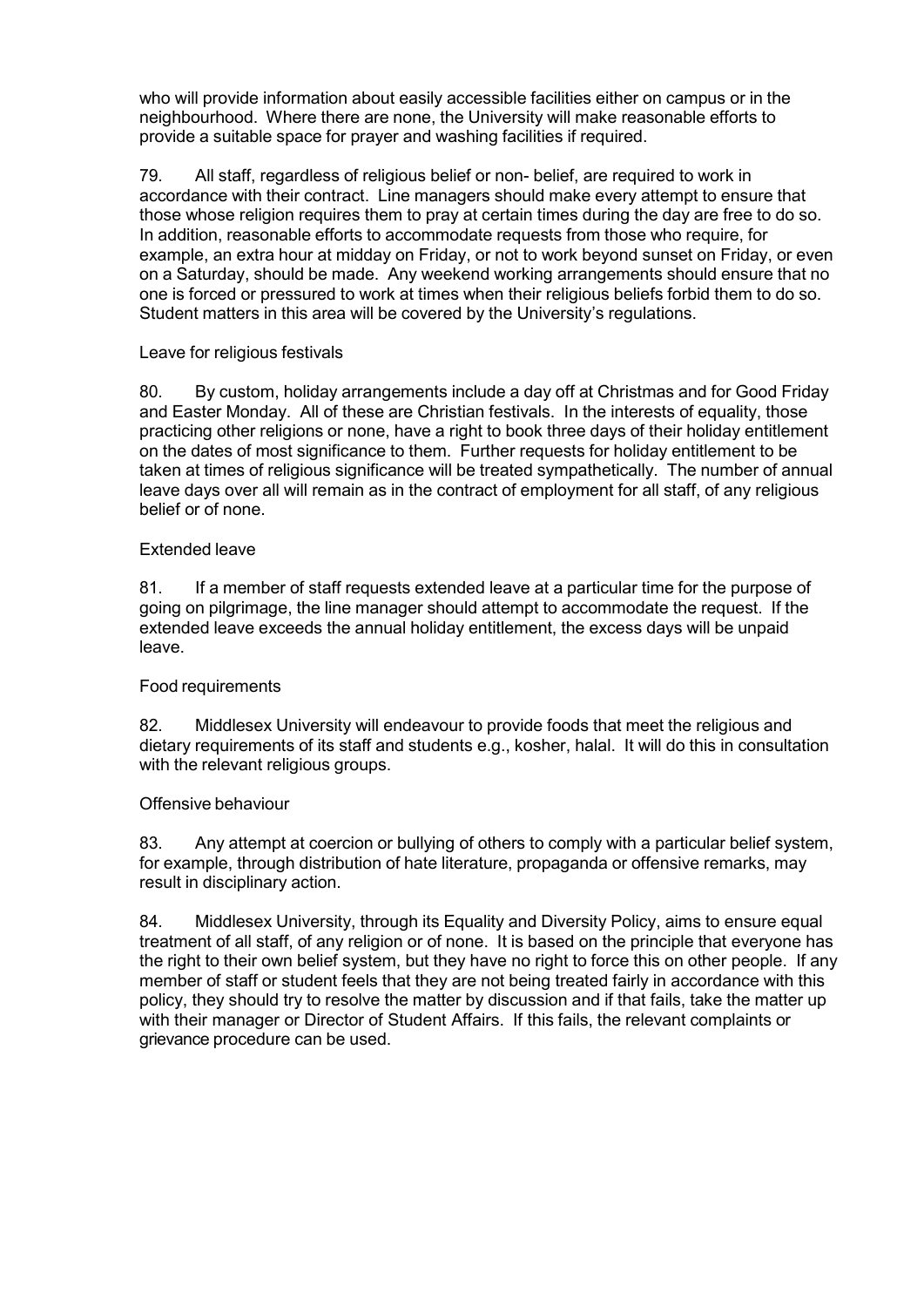# <span id="page-15-0"></span>**Code of Practice 5: Unlawful Discrimination**

## **Policy**

85. The University is committed to a working and learning environment that is free from unlawful discrimination.

# **Definitions**

86. The Equality Act 2010 gives a definition of direct discrimination which occurs when a person treats one person less favourably than they would another because of a protected characteristic. Unfair discrimination in the workplace or in higher education on the grounds of a protected characteristic is unlawful.

87. The Equality Act 2010 makes it unlawful for staff to discriminate directly or indirectly, or harass customers or clients because of the protected characteristics of disability, gender reassignment, pregnancy and maternity, race, religion or belief, sex, and sexual orientation in the provision of goods and services. From 2012 discrimination in the provision of goods and services because of age is covered with some legal exceptions. The University includes discrimination on the grounds of gender expression and gender identity as a matter of good practice as it is not yet covered by the Equality Act 2010.

88. The concept of associative discrimination in the Equality Act 2010, which is where an individual is directly discriminated against or harassed for association with another individual who has a protected characteristic (although this does not cover harassment because of marriage and civil partnership, and pregnancy and maternity).

89. Discrimination based on association can occur if, for example:

- a student, whose child has attention deficit hyperactivity disorder, is refused access to a graduation ceremony because of fears about the child's behaviour
- an employee is overlooked for promotion because their partner has undergone gender reassignment

90. Perceptive discrimination is covered in the Equality Act 2010. This is where an individual is directly discriminated against or harassed based on a perception that they have a particular protected characteristic when they do not, in fact, have that protected characteristic (although this does not cover harassment because of marriage and civil partnership, and pregnancy and maternity).

91. Discrimination based on perception can occur if, for example:

- an employer rejects a job application from a white woman who he wrongly thinks is black, because the applicant has an African sounding name
- a mental health and wellbeing officer refuses to work with a student because they believe the student to be gay irrespective of whether the student is gay or not

## Racial discrimination

92. The Equality Act 2010 reflects the previous law on racial discrimination. Discrimination on racial grounds, that is discrimination on grounds of colour, race, nationality (which includes citizenship), or ethnic or national origins. This is defined in three main ways:

(a) Direct discrimination - This consists of treating a person, on racial grounds, less favourably than others are or would be treated in the same circumstances. Segregating a person from others on racial grounds constitutes less favourable treatment.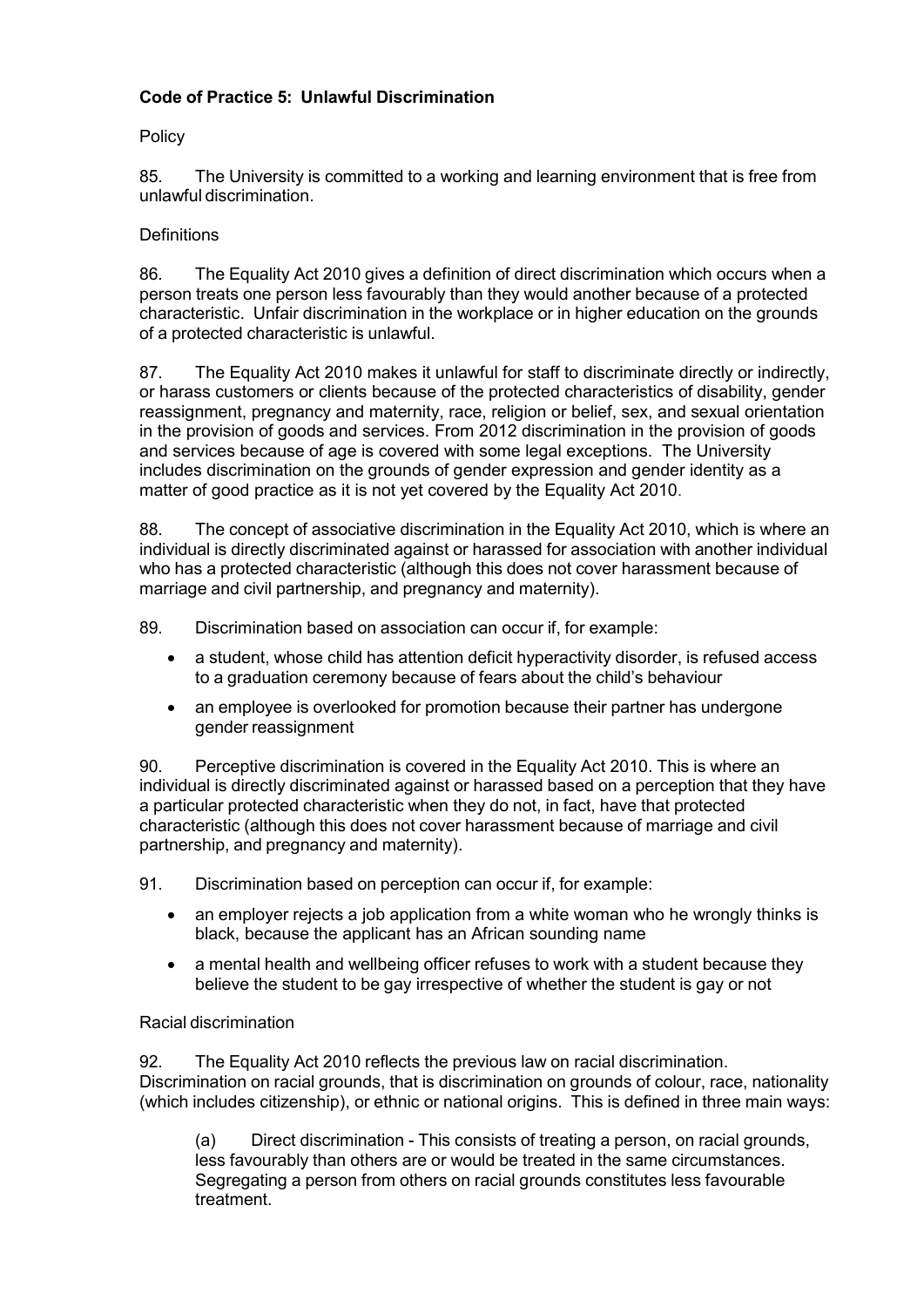(b) Indirect discrimination - This occurs when an apparently neutral provision, criterion or practice would put persons of a racial or ethnic origin at a particular disadvantage unless the provision, criteria or practice is objectively justified by a legitimate aim and means of achieving that aim are appropriate and necessary.

(c) Discrimination by means of victimisation - this consists of treating a person less favourably than others are or would be treated in the same circumstances because that person has made a complaint or allegation of discrimination, or has acted as a witness or informant in connection with proceedings under the Act or has been involved in any other way in its enforcement, or intends to do any of those things.

- 93. Activities such as the following may constitute discrimination:
	- assessment systems which consistently downgrade particular groups of students without proper criterion referencing and marking scales and
	- preference expressed for particular candidates at interview prior to evidence being collected from the application forms and the interview procedures.

## Sex discrimination

94. Sexual harassment has been defined under the law as 'less favourable treatment' and therefore a form of discrimination.

95. Students who experience harassment or discrimination in their place of education are referred to in the Act as follows: 'It is unlawful in relation to an education establishment ….. to discriminate against a woman … where she is a pupil of the establishment in the way it affords her access to any benefits, facilities or services, or by refusing or deliberately omitting to afford her access to them or by excluding her from the establishment or subjecting her to any other detriment.'

96. Men may similarly claim unfair discrimination in similar circumstances.

## Disability Discrimination

97. The Disability Discrimination Act, 1995, established the offence of discrimination against disabled people in employment, in their ability to access goods and services, or in letting or selling land or property.

Discrimination arising from disability

98. The Equality Act 2010 created a new type of discrimination – discrimination arising from disability. This replaces disability-related discrimination as currently found in the Disability Discrimination Act. This is in addition to direct and indirect discrimination, harassment and victimisation provisions relating to disability.

99. It is discrimination to treat a disabled person in a particular way that, because of their disability, amounts to treating them unfavourably when the treatment cannot be shown to be justified. For this type of discrimination to occur, the employer, or other person, must know, or could reasonably be expected to know, that the person has a disability.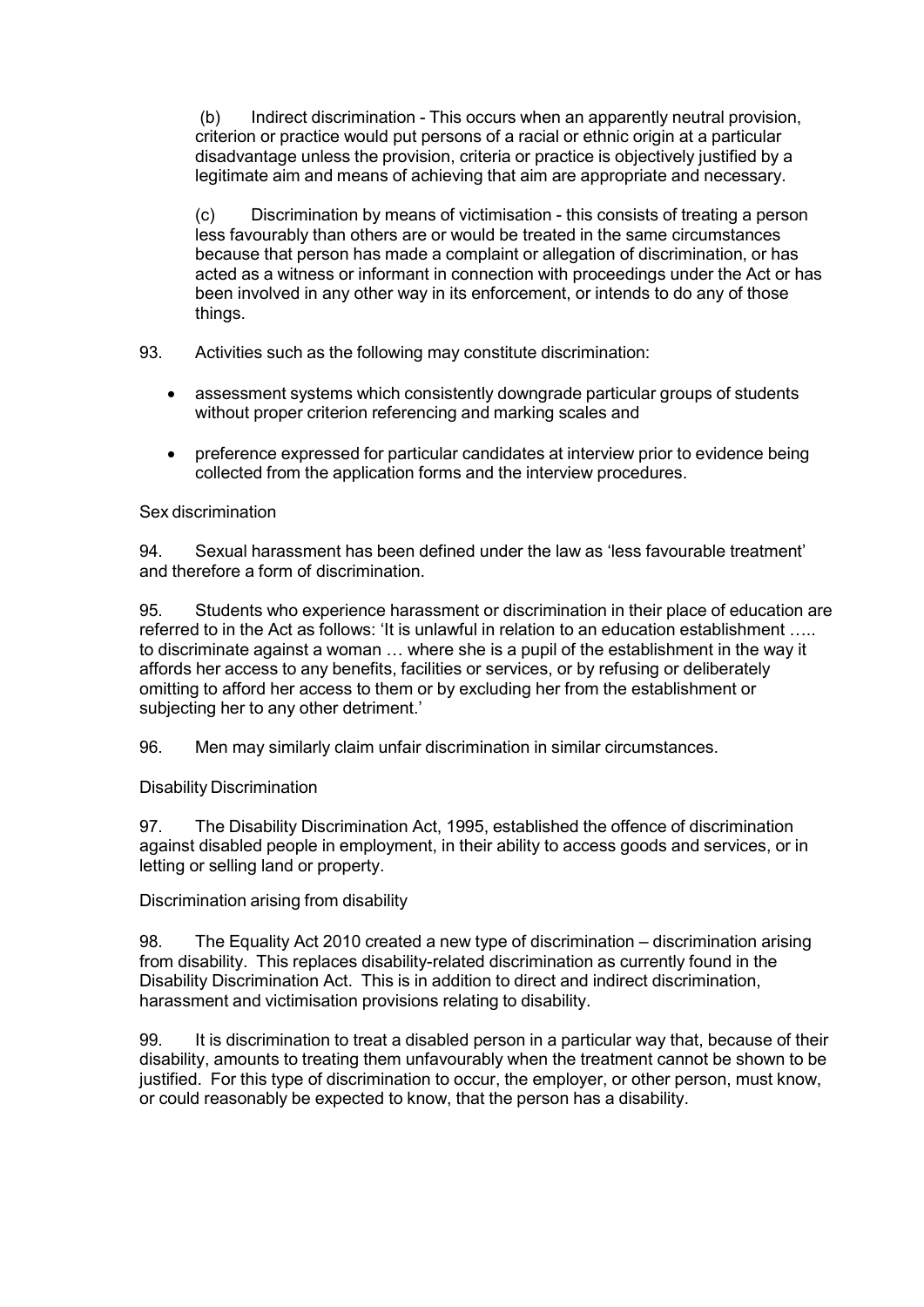100. Discrimination arising from disability can occur if, for example, a student with diabetes, carrying medication related to their condition, is refused entry by the University to an event with a no drugs policy – the University may be discriminating against the student unless the treatment can be justified.

## Other forms of discrimination

## Pregnancy and maternity

101. Protection to women/birth parents outside of the workplace from discrimination that arises as a result of pregnancy and maternity includes higher education. The application of this to the education sector means that the University must not refuse an applicant entry to a course because they are pregnant or ask that they leave a course because they become pregnant. The University will also need to consider arrangements for students to ensure that a woman/birth parent is not treated any less favourably because they are breastfeeding. Absence related to pregnancy and maternity must be taken into account by the University. In addition the University should not penalise students who miss examinations or course work deadlines because of pregnancy and maternity including pregnancy related illness or appointments.

## Responsibility

114. The Complaints Procedures are intended to help all members of the University deal with any incidents which they may encounter.

115. Human Resource Services will be available to give staff advice on how a complaint should be progressed. Student and Legal Affairs will give advice to students on how to progress a complaint.

116. Where discrimination has occurred and the victim feels fearful and unable to make a complaint, friends and colleagues may take up the complaint on the individual's behalf in the interests of the University as a whole.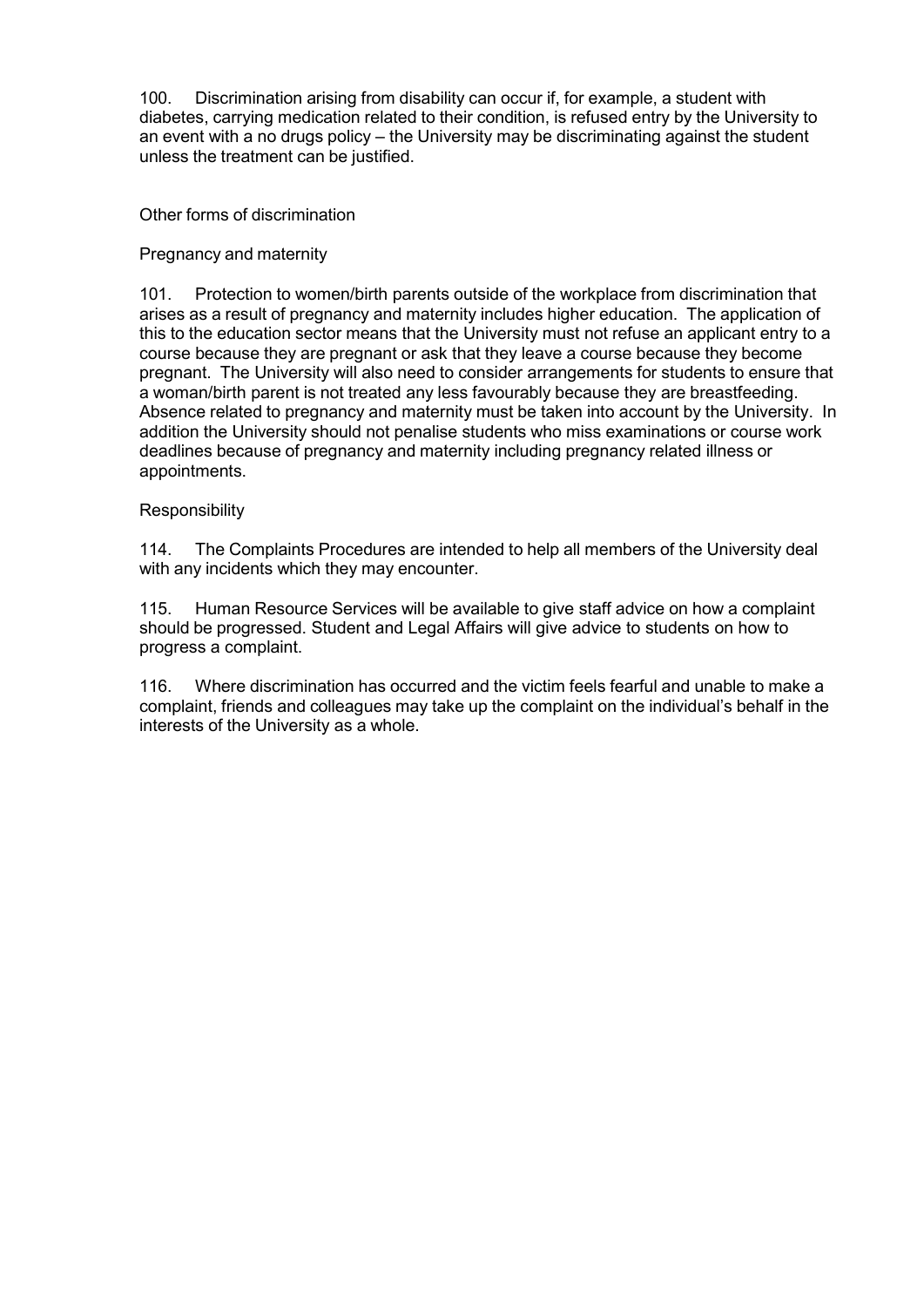# <span id="page-18-0"></span>**Code of Practice 6: Harassment and Bullying**

## **Policy**

117. The University is committed to a working and learning environment that is free of intimidation or unlawful harassment as defined in the Equality Act 2010.

118. Harassment and/or bullying are serious offences that may lead to the University's Staff or Student Disciplinary Procedures being invoked, for very serious harassment or bullying offences, dismissal for gross misconduct or expulsion could occur.

#### **Definitions**

119. The Equality Act 2010 outlines three types of harassment:

- unwanted conduct that has the purpose or effect of creating an intimidating, hostile, degrading, humiliating or offensive environment for the complainant, or violating the complainant's dignity (this applies to all the protected characteristics apart from pregnancy and maternity, and marriage and civil partnership),
- unwanted conduct of a sexual nature (sexual harassment),
- treating a person less favourably than another person because they have either submitted to, or did not submit to, sexual harassment or harassment related to sex or gender reassignment.

#### Specific forms of Harassment

#### Sexual harassment

120. Sexual harassment is a form of sex discrimination. It occurs in a variety of situations which share a common element: the inappropriate introduction of sexual behaviour or comments into the work or learning situation. Often, sexual harassment involves relationships of unequal power and contains elements of coercion. However, it may also involve relationships among equals.

Behaviour such as:

- unnecessary and unwelcome physical contact, touching or patting;
- derogatory name calling and ridicule, verbal abuse;
- suggestive and unwelcome comments or gestures emphasising the sexuality of an individual or of a group;
- presentation of sexist material such as magazines and sexually explicit pictures;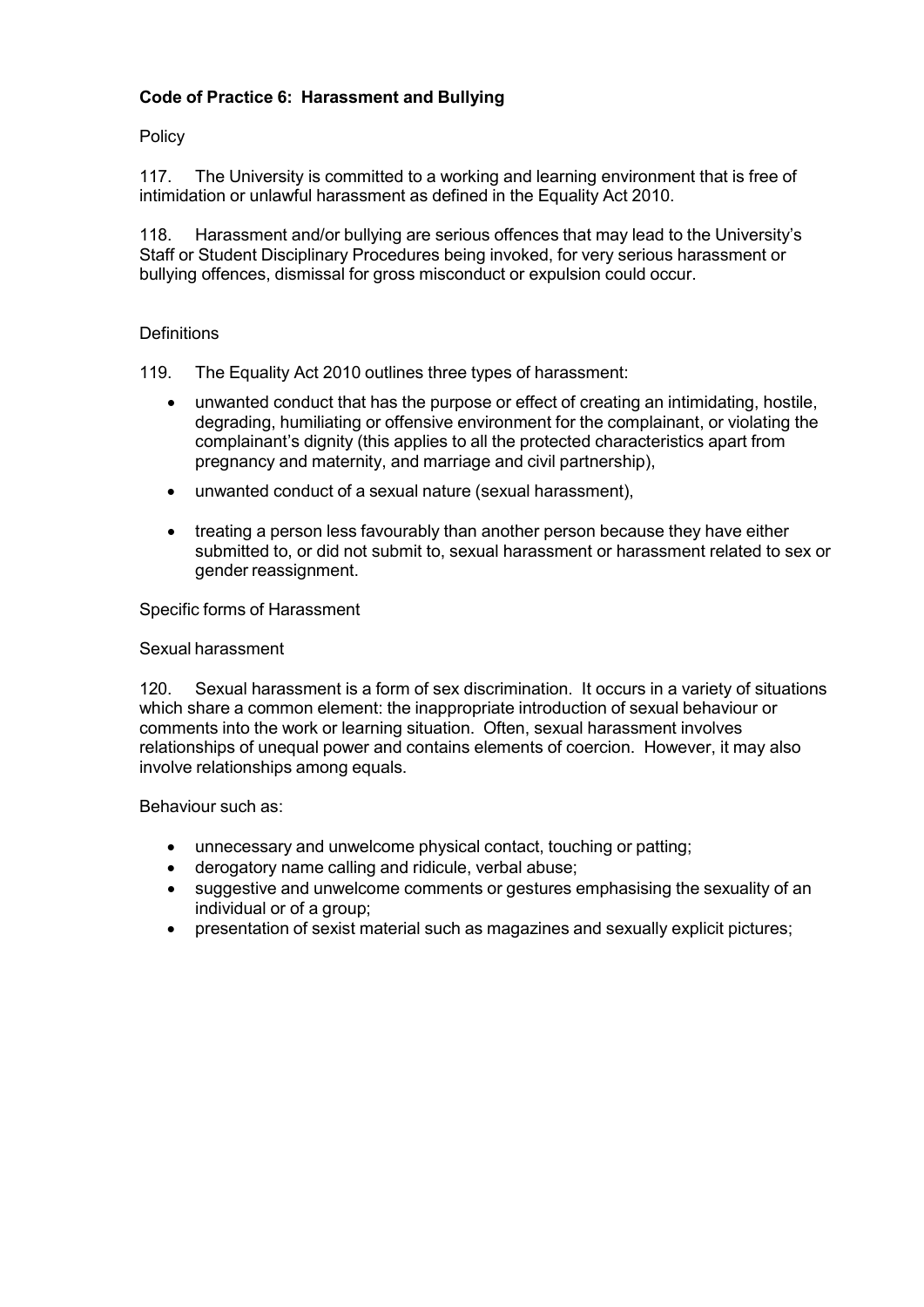- unwelcome or derogatory remarks regarding the sexual orientation or preference of an individual or a group;
- unwelcome requests for social-sexual encounters and favours;
- using computer networks for abusive social, sexual or racial messages;
- criminal acts such as indecent exposure, sexual or physical assault.

All the above constitute sexual harassment to the recipient, particularly when they are accompanied by one or more of the following conditions:

- explicit or implicit promises of rewards for co-operation, via misuse of institutional authority (for example, to affect a subordinate's selection/employment, academic/professional training and advancement, salary, grading and the like);
- explicit or implicit threats of punishment for non-co-operation, via misuse of institutional authority (for example, adverse effects on the examples above);
- intimidation which creates a hostile or offensive working environment; interferes with an individual's work performance; prevents an individual's full enjoyment of education/professional opportunities; or induces conformity, stress, anxiety, fear or sickness on the part of the harassed person.

#### Sex related harassment

121. The definition of sex related harassment will apply to unwanted conduct related to the complainant's sex or that of another person. This form of harassment is different from sexual harassment. Individuals who are not subjected to the unwanted conduct themselves will also receive protection. For example an individual experiences a work environment where sexual banter is commonplace, although it may not be directed at them or caused by their presence, creates an offensive environment for them.

#### Racial harassment

Racial harassment is a form of racial discrimination. It occurs where a person "on the grounds of race or ethnic or national origins, engages in unwanted conduct which has the purpose or effect of violating that other person's dignity or creating an intimidating, hostile, degrading, humiliating or offensive environment for him or her".

Such behaviour includes:

- derogatory name-calling;
- presentation of racist material such as comics and pamphlets;
- insults and racist jokes;
- recruitment of others to racist organisations and groups;
- ridicule of an individual for cultural differences;
- unfair allocation of work and responsibilities;
- racist graffiti or insignia;
- verbal abuse and threats:
- incitement to commit a hostile or offensive act on racial grounds;
- physical attack.

## Third Party Harassment

122. Third-party harassment occurs where an employee is harassed and the harassment is related to a protected characteristic (although this does not cover harassment because of marriage and civil partnership, and pregnancy and maternity), by third parties such as clients or customers.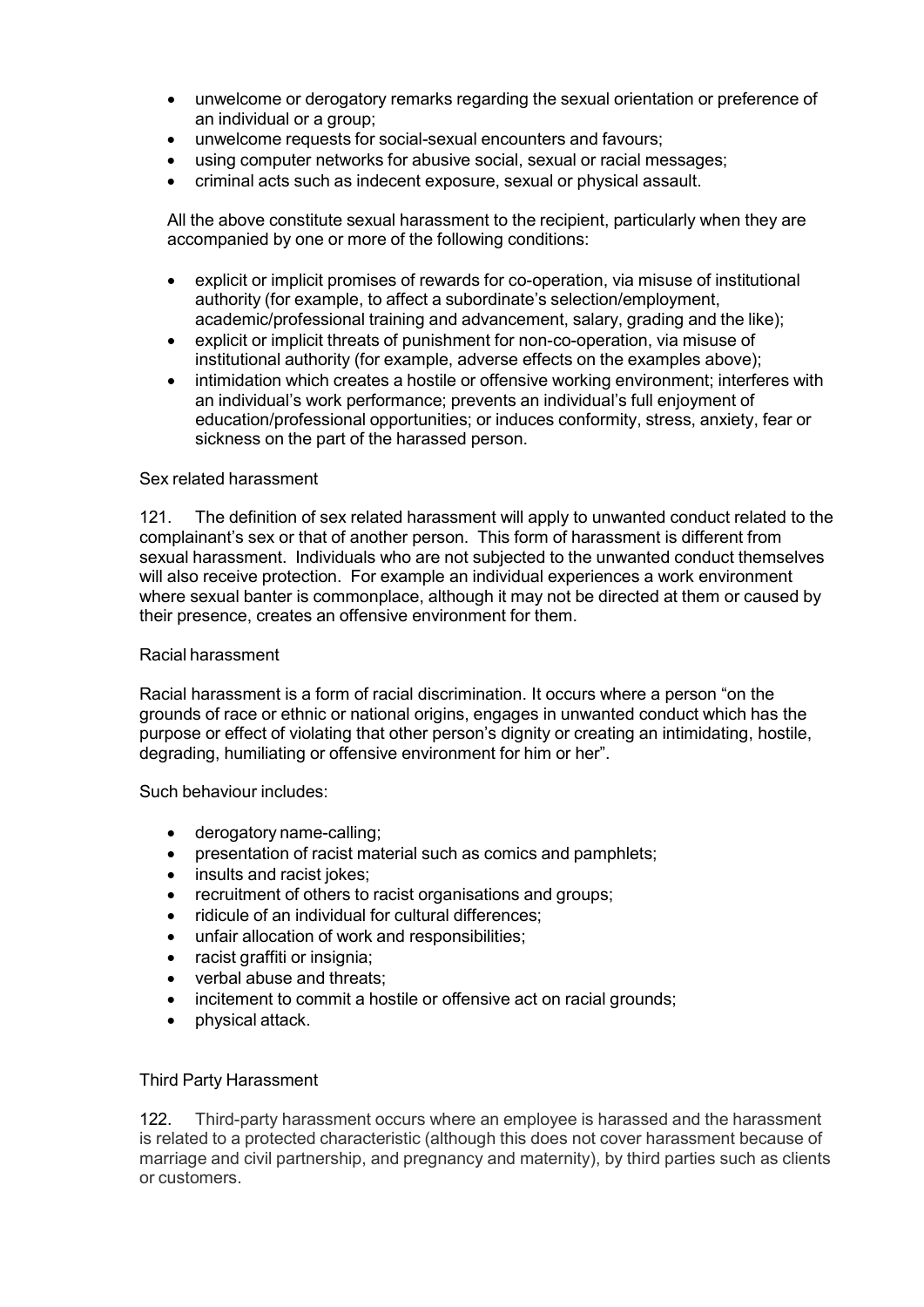## Other forms of Harassment

123. There are other forms of harassment which equally can cause misery for the person suffering it. Such harassment may include, persistent teasing, comments about personal characteristics, practices or disabilities, and constant unfounded criticism of the performance of work task. Harassment because of sexual orientation or religious beliefs can also cause misery and suffering and the policy applies equally to this form of harassment.

124. The University regards harassment on the grounds of age as unacceptable.

## Victimisation

125. Victimisation occurs when an employee is subjected to a detriment, such as being denied a training opportunity or a promotion because they made or supported a complaint or raised a grievance under the Equality Act 2010, or because they are suspected of doing so, or being about to do so.

## Bullying

126. Bullying frequently involves the misuse of power by someone in a position of authority (e.g. where a lecturer, manager or supervisor is able to affect another person's job, career or grade). However, it may also occur between people of the opposite sex or the same sex, between colleagues, or between students, between staff and student(s) or through upward bullying by a subordinate of their manager or by a student(s) of staff.

127. The University will not tolerate bullying as it can demean and undermine staff or students (individually or collectively) through negative acts or persistent behaviours, which leaves them hurt, frightened, angry or powerless.

- 128. Differences in culture and attitudes may mean that the person alleged to have caused offence may not have done so intentionally. However, the defining factor is the effect the behaviour has on the recipient and how this behaviour would be regarded by any reasonable person, not the intention of the alleged offender.
- 129. Staff and students need to be aware that not all bullying occurs face-to-face, it may be conducted by letter, electronically by e-mail or over the telephone and may include copying correspondence that is critical of someone to others who do not need to know.
- 130. For staff, there are other less direct (often unseen by others) forms of bullying such as unfair allocation of work and responsibilities or removal of the same without justification, monitoring work unnecessarily and intrusively.
- 131. Bullying can be an accumulation of small incidents, which have formed an underlying pattern of behaviour. However, a single occurrence may be serious enough to be dealt with under the University's Student or Staff Disciplinary Procedures.
- 132. Any difficulty in defining what constitutes bullying should not deter staff or students from complaining of behaviour that causes distress.
- 133. The University is committed to removing bullying as the effects on the recipient can cause a range of negative physical and emotional symptoms and problems, including stress.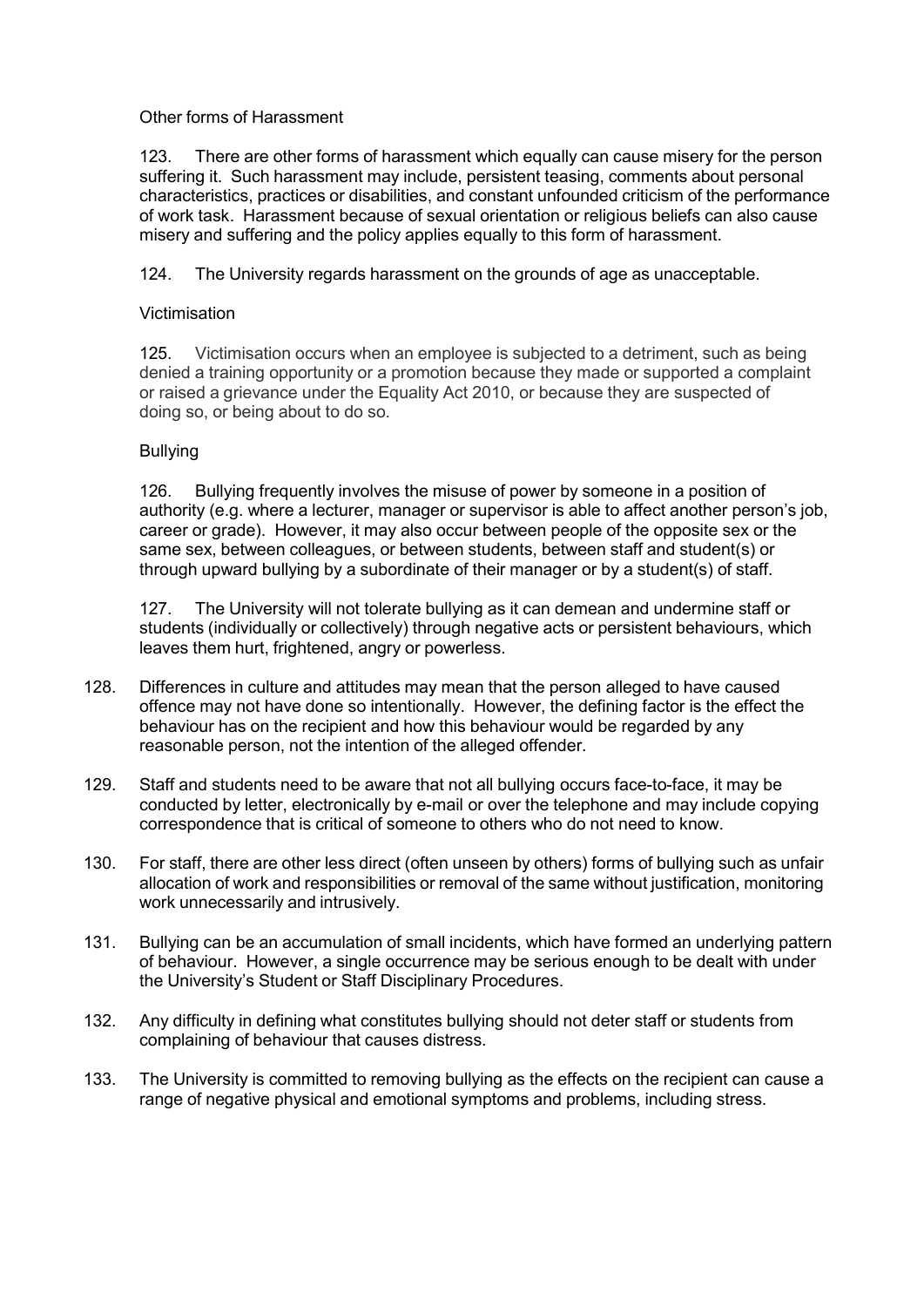134. The term 'manager' is used generically to encompass those who line manage staff as well as academic staff members and non-academic staff who provide support services to students. It should not be implied that bullying is only carried out by line managers. Students do not have managers but the principles outlined apply equally to students in their relationships with other students and members of staff.

## 135. Bullying is **not:**

- legitimate and constructive and fair criticism of performance or behaviour;
- action taken in response to misconduct or poor performance in a fair and consistent way in accordance with the University's policies and procedures, although staff and students may sometimes feel emotional and physical symptoms as a result;
- vigorous academic debate; neither is it:
- the action of a manager making reasonable but perhaps unpopular, work requests of their staff.

The test of reasonableness (i.e. the reasonable behaviour of a reasonable person) should be applied where differences in perception are apparent.

## Academic Freedom

- 136. There is no specific exemption related to the concept of academic freedom in the Equality Act 2010, but there is reference to the curriculum. The purpose of this is to ensure that the Act does not inhibit HEIs from including a full range of issues, ideas and materials from multiple perspectives in their curriculum.
- 137. The University is committed to academic freedom of expression and thought on campus. Where such commitment may conflict with the University's equality objectives such conflicts may be referred to the Head of Equality, Diversity and Inclusion or Director of Human Resource Services or representative for guidance.

Responsibility

- 138. The Staff Complaints Procedure is intended to help all members of the University deal with any incidents which they may encounter. The Student Complaints Procedure is intended to help all members of the student body deal with any incidents which they may encounter.
- 139. The University undertakes to remove all graffiti in the shortest possible time.
- 140. Managers, colleagues, friends, union representatives and the Human Resources Service have a responsibility for ensuring that individuals do not have to suffer any form of harassment or discrimination, and that they are encouraged and supported in any legitimate complaint.
- 141. A witness of an incident of harassment may feel that the person experiencing it is unable to take appropriate action and may therefore give support as necessary and/or take action.
- 142. The steps which can be taken are outlined in the appropriate complaints procedures.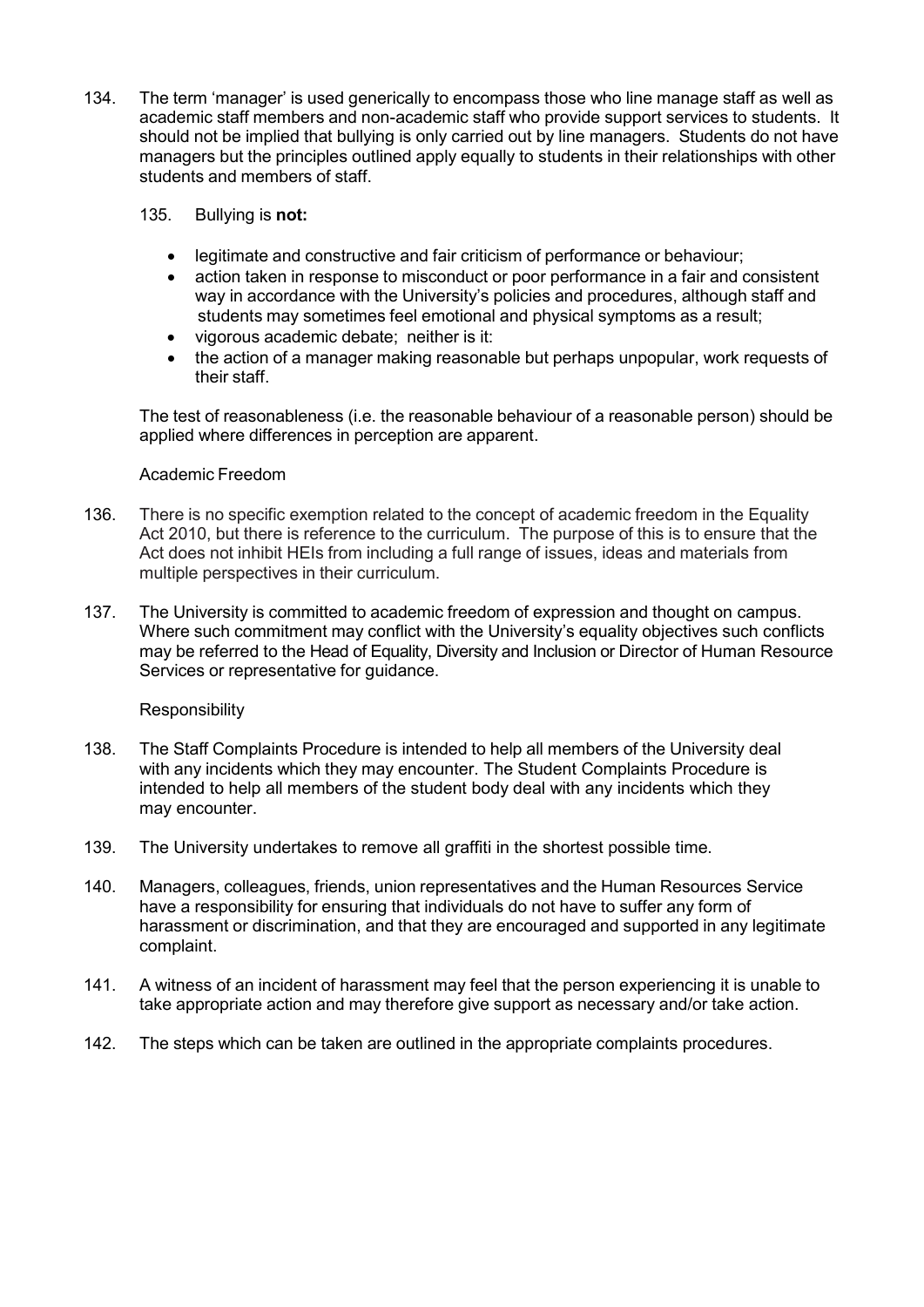# <span id="page-22-0"></span>**Code of Practice 7: Curriculum, Pedagogy and Assessment**

**Policy** 

- 143. The University is committed to an education for all students on all programmes and modules which actively promotes a curriculum reflecting a global outlook, drawing upon theorists from both western and non-western backgrounds. Programmes are to be designed that consider the learning and teaching methods, assessments, delivery and resources which reflect our student body and does not discriminate against students on the grounds of age, colour, ethnic origin, family responsibility, gender, marriage or civil partnership status, nationality, pregnancy or maternity 'race,' religion, belief, sexual orientation, socio-economic status or disability. The policy embraces the development of a multi-cultural curriculum with freedom of speech and thought in the context of scholarly dialogue.
- 144. The Equality Act (2010) provides the minimum legal requirements in the way in which an HEI provides education for students. Pedagogy, curriculum design and delivery are required to comply with the main provisions of the Act, including those relating to direct and indirect discrimination, harassment and the duty to make reasonable adjustments for disabled students. However, alongside the protected characteristics within the act considerations should be made in considering students entry routes and commuter students within the curriculum design.

#### Course Development

- 145. The process of review and validation shall include the consideration of how reflective the learning and teaching is of the student demographics. Curriculum should encourage the interrogation of traditional frameworks, models and assumptions in a scholarly manner.
- 146. The teaching and learning strategies of all programmes should provide opportunities to discuss the formation of judgements and the criteria used to assess value. Programme teams should review annually the modules to ensure resources, assessments, activities and materials are current and champion equality, diversity and inclusion.

## Subject and Programme Delivery

- 147. Within all areas of teaching and in the provision of learning resources and other student support, the University will:
	- recognise and support models of good practice in this or other institutions;
	- use material which recognises and values diversity, developing such materials where necessary;
	- promote teaching which promotes global thinking, acknowledging global theorists from western and non-western viewpoints.
	- encourage and support staff to review all learning support materials annually to ensure that their provision does not contravene the Equality and Diversity Policy;
	- avoid the use of concepts or language containing disparaging or patronising connotations;
	- develop programmes and new modules designed especially for disadvantaged groups;
	- establish a comprehensive range of programmes of study for disadvantaged groups to gain access to courses;
	- ensure that assessment procedures avoid stereotyping the abilities and potential of students and take account of disability;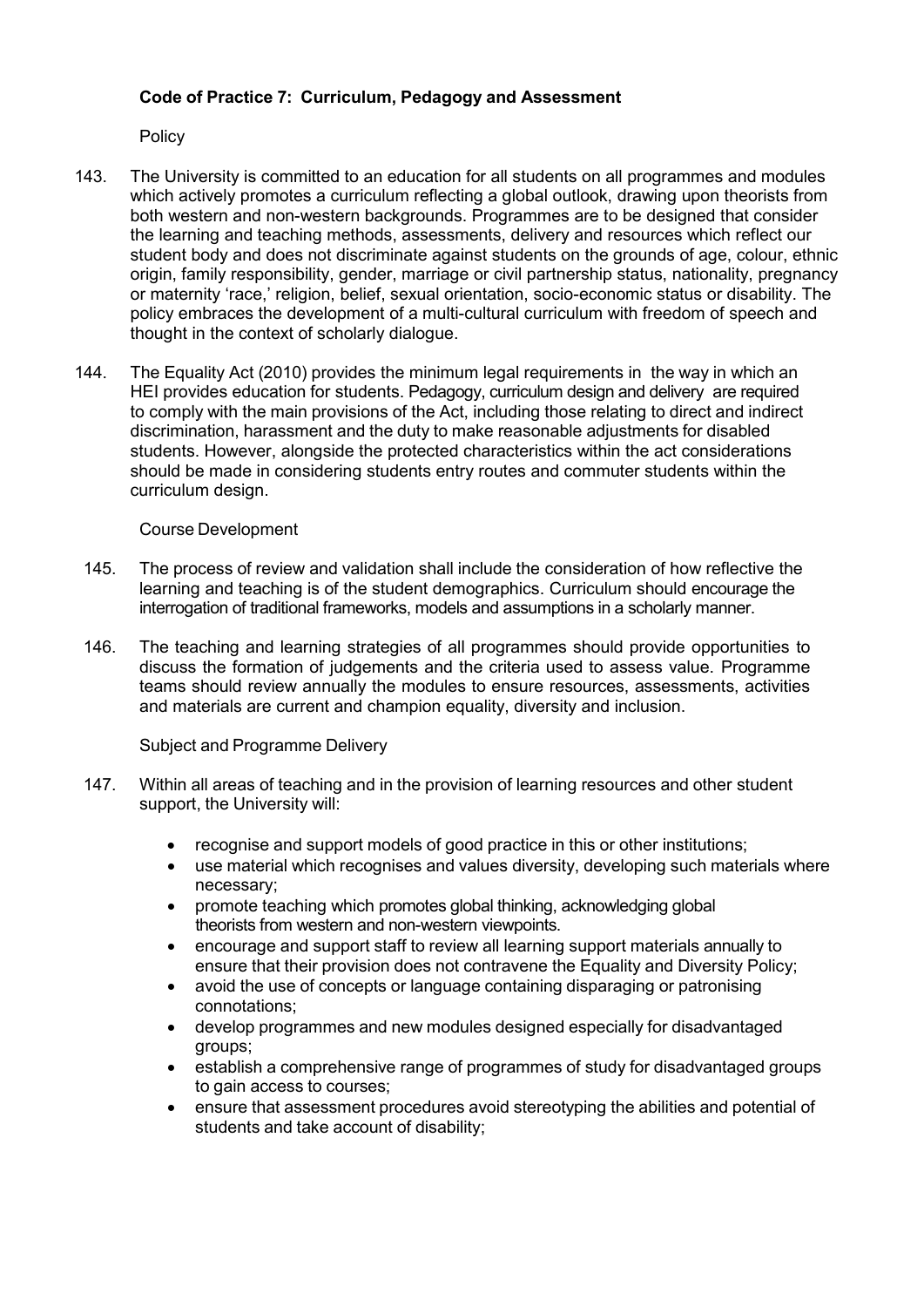- where appropriate use anonymised marking; and
- monitor the delivery of subjects and programmes with respect to this policy.

# Complaints Procedure

148. The relevant Complaints Procedure should be invoked in case of any complaint.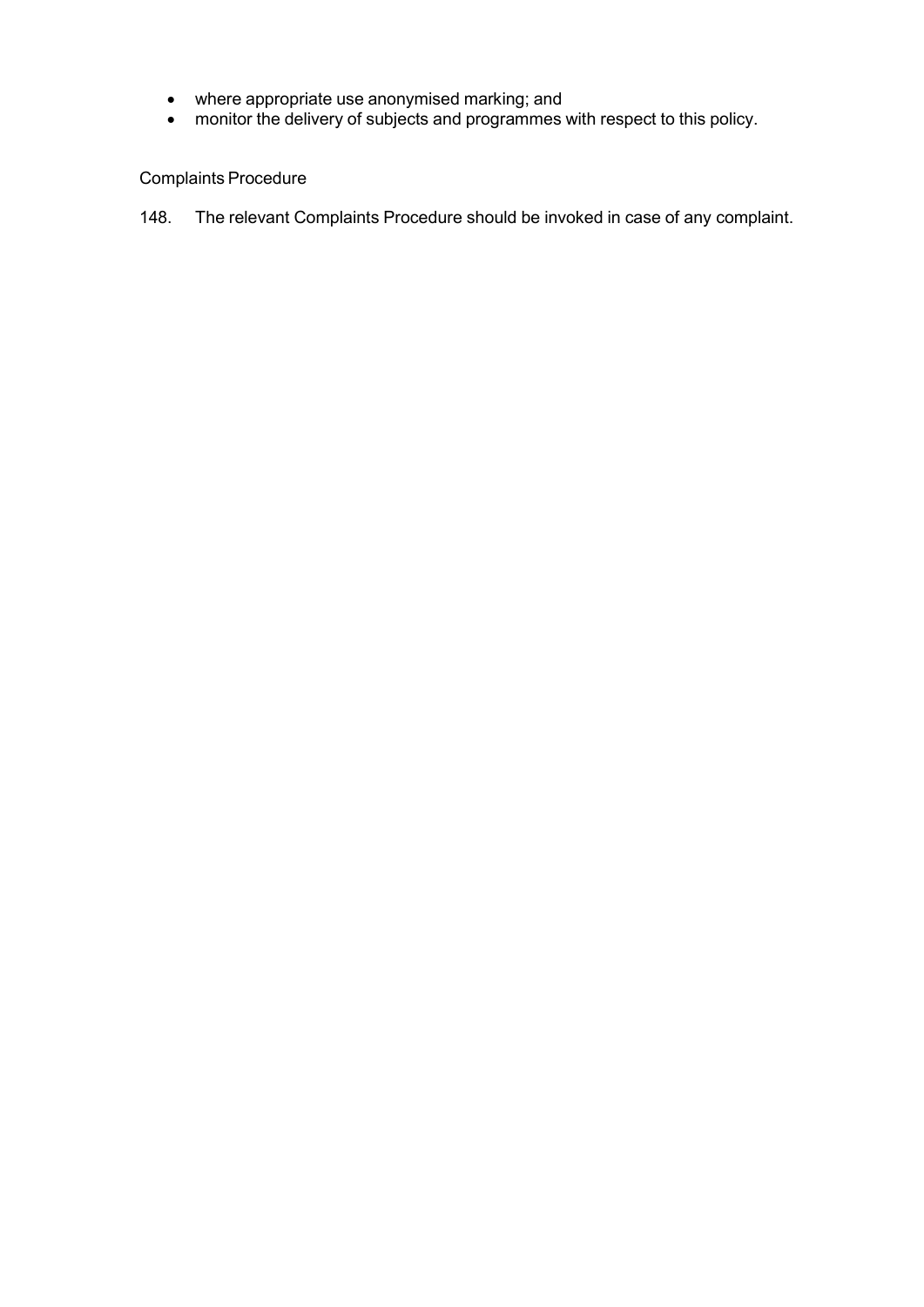# <span id="page-24-0"></span>**Code of Practice 8: The Language of Equality and Diversity**

**Policy** 

149. Middlesex University is committed to using language spoken, written and visual which avoids language which could cause offence to those with a protected characteristic within the institution and in all its official documents, publications, committee reports and in promotional and advertising material. The goal is to achieve a writing 'house style' which embraces best practice.

#### Complaints Procedure

150. When the language used is perceived to be persistently offensive and discriminatory staff and students should consult either the Head of Equality, Diversity and Inclusion, Director of Student & Legal Affairs or Director of Human Resource Services or representative on the appropriate course of action under the various complaints procedures

## **What you should do if you believe you are the victim of:**

- o Sexual, Racial, Disability or other forms of harassment;<br>○ Bullying;
- o Bullying;<br>o Sexual, F
- Sexual, Racial, Disability or other forms of discrimination.

#### **If you are a member of staff, you should use the University's Staff Complaints Procedure. Students should use the Student Complaints Procedure [\[University](http://www.mdx.ac.uk/aboutus/Strategy/regulations/studentcomplaints.aspx) [Regulations\].](http://www.mdx.ac.uk/aboutus/Strategy/regulations/studentcomplaints.aspx)**

This policy was approved by the Board of Governors at its meeting on 12 July 1993. It was reviewed and updated during 1997 and the revised policy approved by the Chair of the Human Resource Committee on behalf of the Board of Governors in February 1998. The Policy was further updated during 2000 and approved by the Human Resources Committee on 13 February 2001. The policy was further updated during 2003 and approved by the Human Resources Committee on 17 September 2003. It was reviewed in the summer of 2004 following consultation with staff, Executive Briefing Group and the recognised Trade Unions (NATFHE and UNISON). The revised version was approved by the by Executive on 28 October 2004 and by the Finance and General Purposes Committee on (15 November 2004). It is to be reviewed as/when required.

Revised May 2013 to incorporate legislative changes and in 2017 to incorporate Trans best practice, Revised to include current HR practice and approved by the EDI Committee on 19 May 2020. Revised 18 November 2020 in support of the Stonewall WEI. Revised in June 2021 to incorporate changes to job roles and blended working.